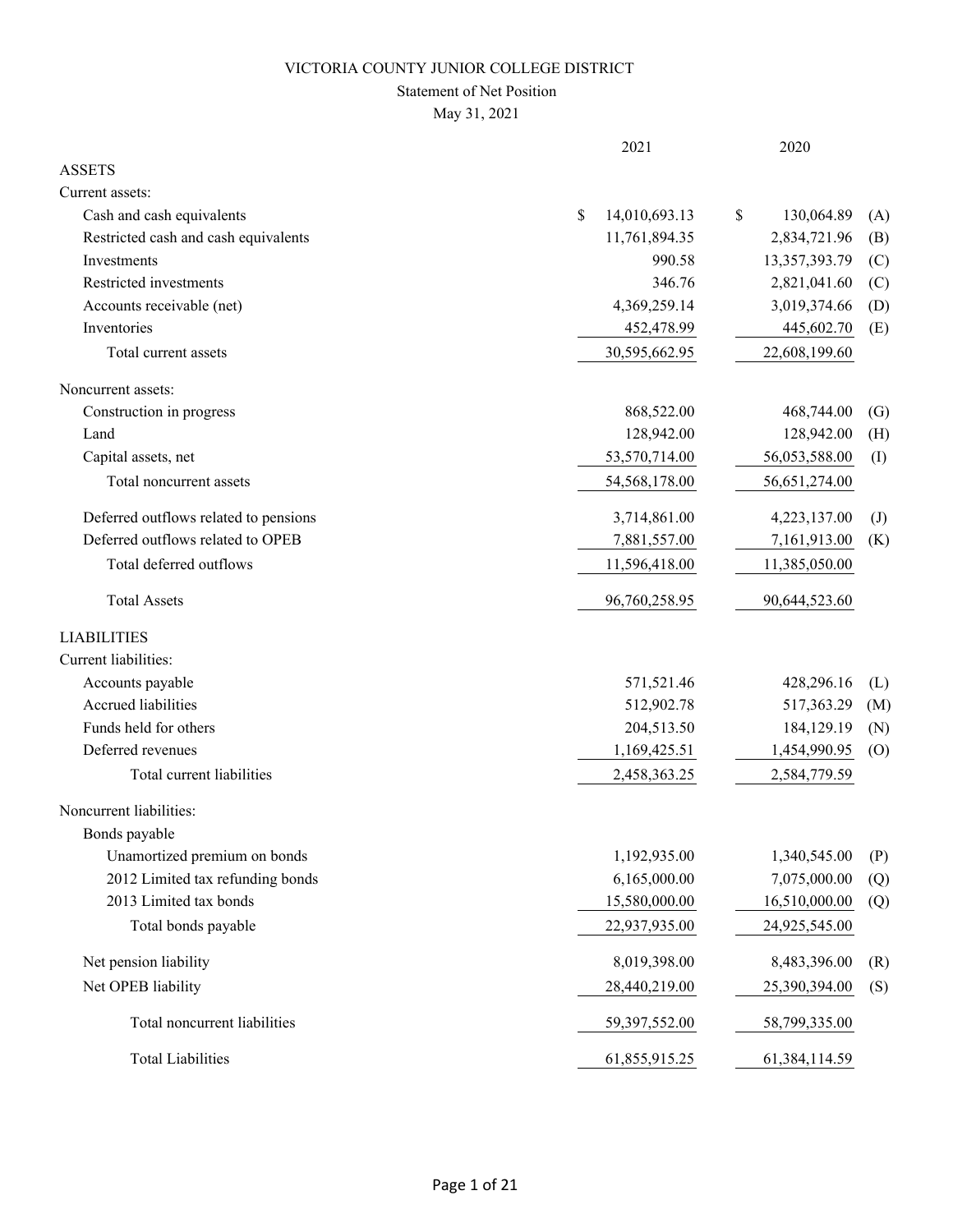### Statement of Net Position

|                                        | 2021          | 2020                |
|----------------------------------------|---------------|---------------------|
| Deferred inflows related to pensions   | 2,097,538.00  | 1,451,504.00<br>(T) |
| Deferred inflows related to OPEB       | 8,319,590.00  | 9,827,710.00<br>(U) |
| Total deferred inflows                 | 10,417,128.00 | 11,279,214.00       |
| Total liabilities and deferred inflows | 72,273,043.25 | 72,663,328.59       |
| <b>NET POSITION</b>                    |               |                     |
| Beginning of year                      | 15,025,690.90 | 9,963,363.11        |
| Current year addition                  | 9,461,524.80  | 8,017,831.90        |
| Total net position                     | 24,487,215.70 | 17,981,195.01       |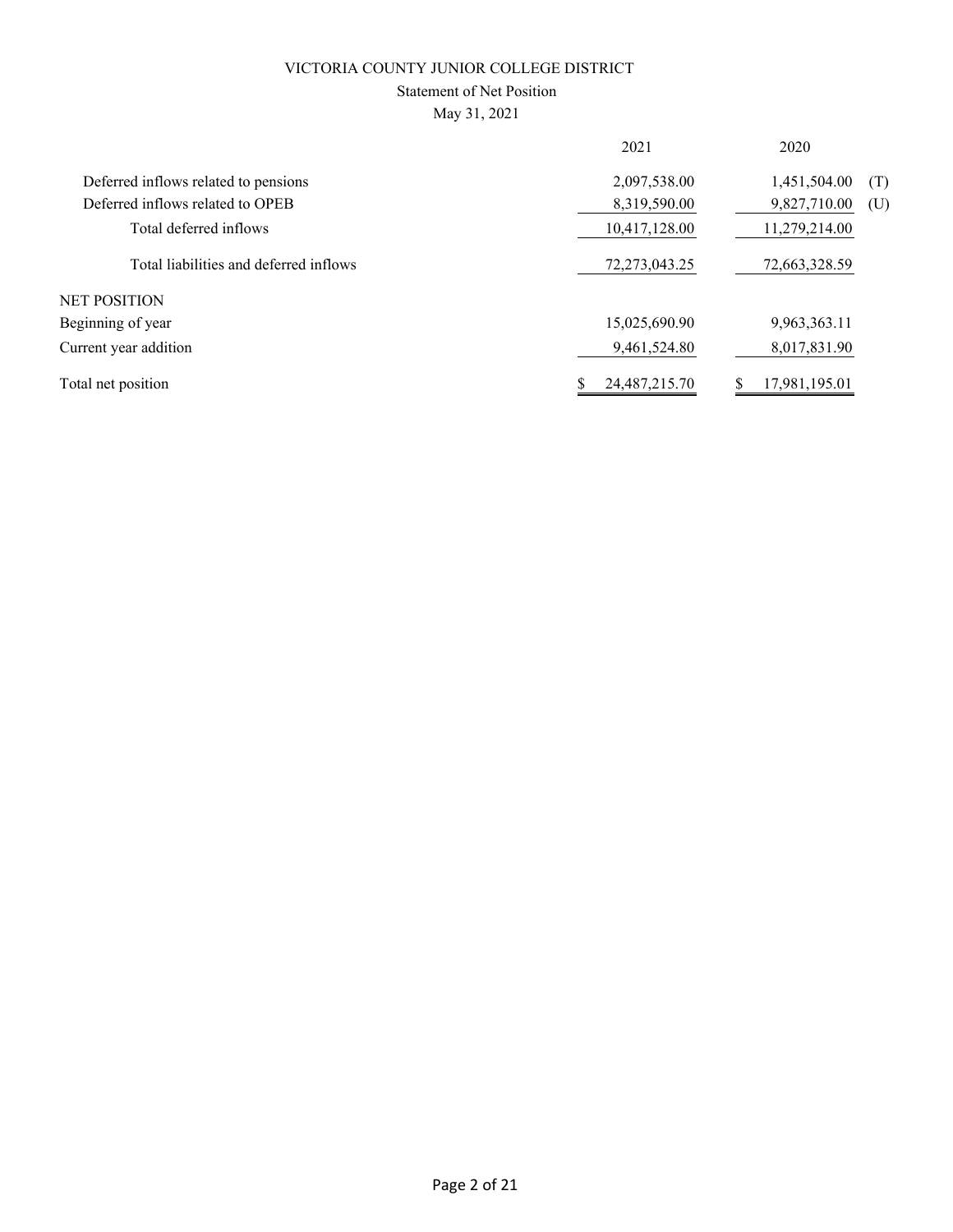#### **Annotations to Statement of Net Assets**

#### **May 31, 2021**

- (A) Cash held in Prosperity Bank, excluding debt service and project funds.
- (B) Cash held in Prosperity Bank for debt service and projects.
- (C) Investments at TexPool.
- (D) Student, third-party, and grant receivables.

NOTE: Grant receivables and revenues are recorded each month to match revenue and expenses to the proper period.

- (E) Bookstore, Leo J. Welder Center for the Performing Arts, Conference and Education Center, and Central Stores inventories.
- (F) Prepaid expenses (recorded only at fiscal year end).

(G) Campus Infrastructure - \$93,064; Gonzales Center Expansion, Phase III - \$247; Wood Building Renovation - \$126,958; Comprehensive Student Center - \$316,960; Museum Expansion - \$143; Welder Center Expansion - \$7,519; Facilities

- Master Plan \$323,631
- (H) Land.
- (I) Capital assets subject to depreciation.

Deferred outflows related to VC's proportionate share of TRS pension funds are related to changes that occur at the plan level including changes in assumptions, differences between expected and actual economic experiences, differences

(J) between projected and actual investment earnings, and differences in contributions and proportionate share of contributions. Contributions subsequent to the measurement date also impact deferred outflows of resources.

(K) Deferred outflows related to VC's proportionate share of ERS OPEB for difference between projected and actual investments earnings, changes in proportion and difference between contributions and the proportionate share of contributions, and contributions paid to ERS subsequent to the measurement date.

- (L) Accounts payable.
- (M) Accrued payroll liabilities and accrued sales tax payable.
- (N) Funds held in agency capacity for student groups and other organizations.
- (O) Deferred revenue for gift cards, grants, scholarships, early registration, and undistributed receipts from the student accounts receivable module.
- (P) Unamortized premium on bond issuance.
- (Q) Long-term debt obligations.
- (R) TRS retirement plan net pension liability.
- (S) ERS net OPEB liability.
- (T) Deferred inflows related to VC's proportionate share of TRS pension funds for differences between projected and actual investment earnings and differences between contributions and proportionate share of contributions.
- (U) Deferred inflows related to VC's proportionate share of ERS OPEB for differences between expected and actual economic experience and changes in actuarial assumptions.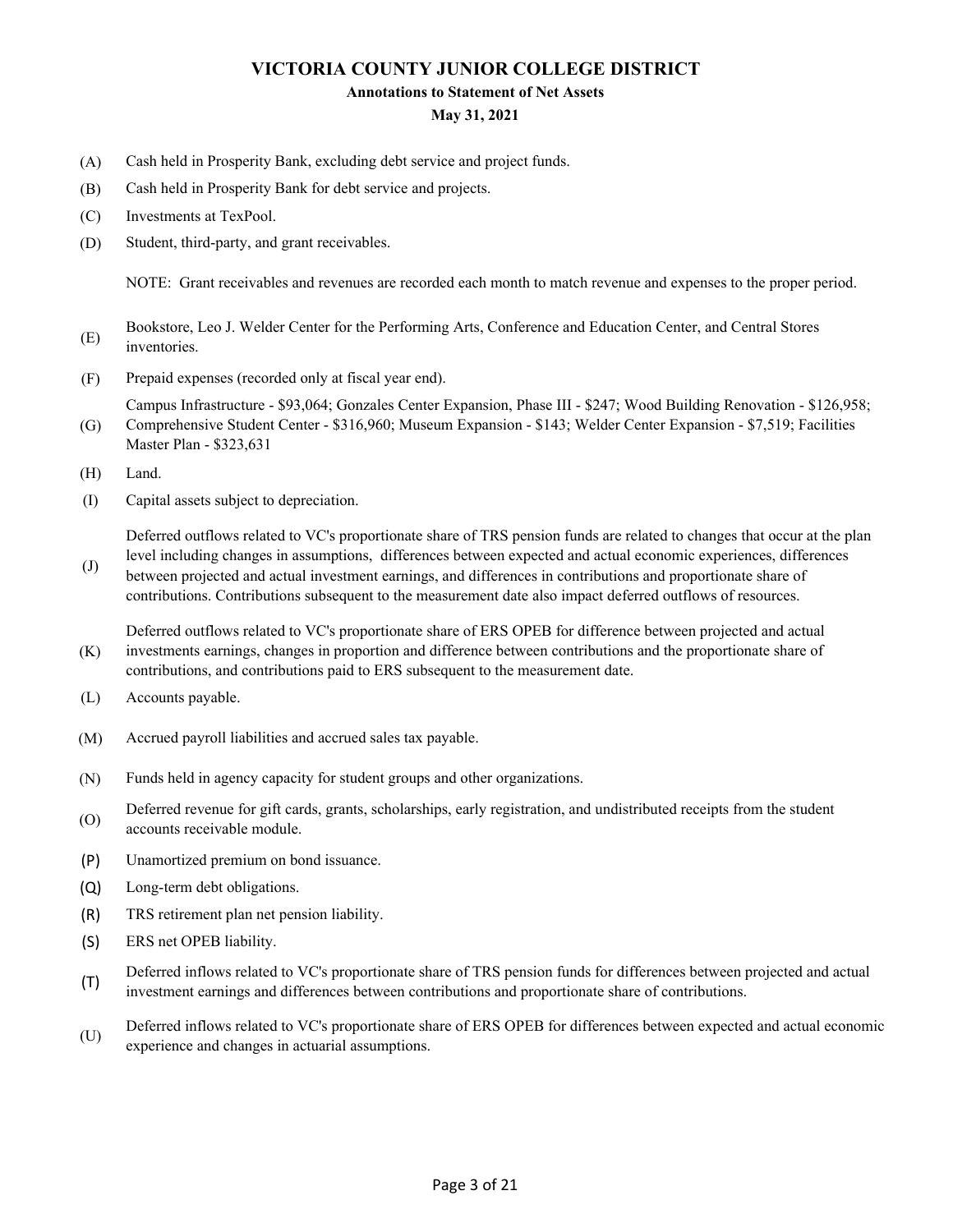#### Statement of Revenues, Expenditures and Changes in Net Assets

May 31, 2021

### Consolidated - All Funds (Excluding Construction Projects)

|                                            | Adjusted        | Actual               | % Actual to<br>Adjusted |               | Prior Year<br>Actual | $%$ of<br>05/31/20 |
|--------------------------------------------|-----------------|----------------------|-------------------------|---------------|----------------------|--------------------|
|                                            | <b>Budget</b>   | $(100\%)$            | <b>Budget</b>           |               | 05/31/20             | Actual             |
| <b>REVENUES:</b>                           |                 |                      |                         |               |                      |                    |
| State appropriations                       | \$<br>5,535,060 | \$<br>3,958,836.00   | 71.52%                  | <sup>\$</sup> | 3,958,866.00         | $100.00\%$ (1)     |
| State paid benefits                        |                 |                      |                         |               |                      |                    |
| Health insurance                           | 1,025,838.00    | 1,025,838.00         | 100.00%                 |               | 1,025,839.67         | 100.00%<br>(2)     |
| Retirement contributions                   | 365,700.00      | 365,698.33           | 100.00%                 |               | 360,139.11           | $101.54\%$ (2)     |
| Ad valorem taxes:                          |                 |                      |                         |               |                      |                    |
| Maintenance & operations                   | 12,782,206      | 12,739,477.06        | 99.67%                  |               | 12,332,846.14        | 103.30%<br>(3)     |
| Debt service                               | 2,625,638       | 2,642,081.20         | 100.63%                 |               | 2,596,624.87         | $101.75\%$ (4)     |
| Tuition:                                   |                 |                      |                         |               |                      |                    |
| Credit courses                             | 4,223,434       | 3,677,174.55         | 87.07%                  |               | 4,216,524.21         | 87.21% (5)         |
| Non-credit courses                         | 1,147,196       | 938,577.43           | 81.81%                  |               | 728,588.94           | 128.82%<br>(6)     |
| <b>TPEG</b>                                | (250,000)       | (178,948.00)         | 71.58%                  |               | (194, 165.00)        | 92.16% (7)         |
| Fees:                                      |                 |                      |                         |               |                      |                    |
| Credit courses                             | 5,018,113       | 4,415,340.80         | 87.99%                  |               | 4,774,650.63         | 92.47%<br>(8)      |
| Exemptions & waivers:                      |                 |                      |                         |               |                      |                    |
| Credit courses                             | (300,000)       | (176, 721.37)        | 58.91%                  |               | (194, 335.47)        | 90.94% (9)         |
| Sales & services of educational activities | 449,279         | 353,130.91           | 78.60%                  |               | 404,766.63           | 87.24% (11)        |
| Investment income                          | 270,000         | 147,382.88           | 54.59%                  |               | 154, 171. 18         | 95.60% (12)        |
| Auxiliary enterprises                      | 2,593,500       | 2,252,557.42         | 86.85%                  |               | 1,599,081.64         | 140.87% (13)       |
| Other income                               | 223,350         | 629,136.10           | 281.68%                 |               | 137,918.54           | 456.16% (14)       |
| Scholarships and fellowships               | 6,050,873       | 6,050,872.92         | 100.00%                 |               | 6,988,839.10         | 86.58% (15)        |
| Grants:                                    |                 |                      |                         |               |                      |                    |
| Federal grants                             | 5,242,971       | 5,242,970.78         | 100.00%                 |               | 1,397,092.00         | 375.28% (16)       |
| State grants                               | 317,258         | 317,257.54           | 100.00%                 |               | 282,798.29           | 112.19% (17)       |
| Local grants                               | 159,873         | 143,919.59           | 90.02%                  |               | 169,428.97           | 84.94% (18)        |
| Total                                      | 47,480,289      | 44,544,582.14        | 93.82%                  |               | 40,739,675.45        | 109.34%            |
| <b>EXPENDITURES:</b>                       |                 |                      |                         |               |                      |                    |
| Instruction                                | 12,624,027      | 8,955,290.40         | 70.94%                  |               | 9,257,427.30         | 96.74% (19)        |
| Public service                             | 260,159         | 222,086.83           | 85.37%                  |               | 154,371.27           | 143.87% (20)       |
| Academic support                           | 3,228,404       | 2,387,402.15         | 73.95%                  |               | 2,288,493.72         | 104.32% (21)       |
| Student services                           | 2,733,493       | 1,990,995.52         | 72.84%                  |               | 2,259,989.72         | 88.10% (22)        |
| Institutional support                      | 10,529,715      | 8,755,528.24         | 83.15%                  |               | 4,764,560.34         | 183.76% (23)       |
| Physical plant                             | 4,487,576       | 2,750,484.81         | 61.29%                  |               | 2,777,510.05         | 99.03% (24)        |
| Scholarships and fellowships               | 6,623,693       | 6,570,039.89         | 99.19%                  |               | 7,449,193.13         | 88.20% (25)        |
| Auxiliary enterprises                      | 2,994,953       | 1,738,406.40         | 58.04%                  |               | 2,000,111.75         | 86.92% (26)        |
| Debt service                               | 2,625,638       | 357,818.75           | 13.63%                  |               | 390,068.75           | 91.73% (28)        |
| Reserve for contingencies                  | 104,517         | $\sim$ $\sim$ $\sim$ | $0.00\%$                |               | $\sim$ $-$           | $0.00\%$ (29)      |
| Total                                      | 47,223,374      | 34,641,057.34        | 73.36%                  |               | 32,279,843.55        | 107.31%            |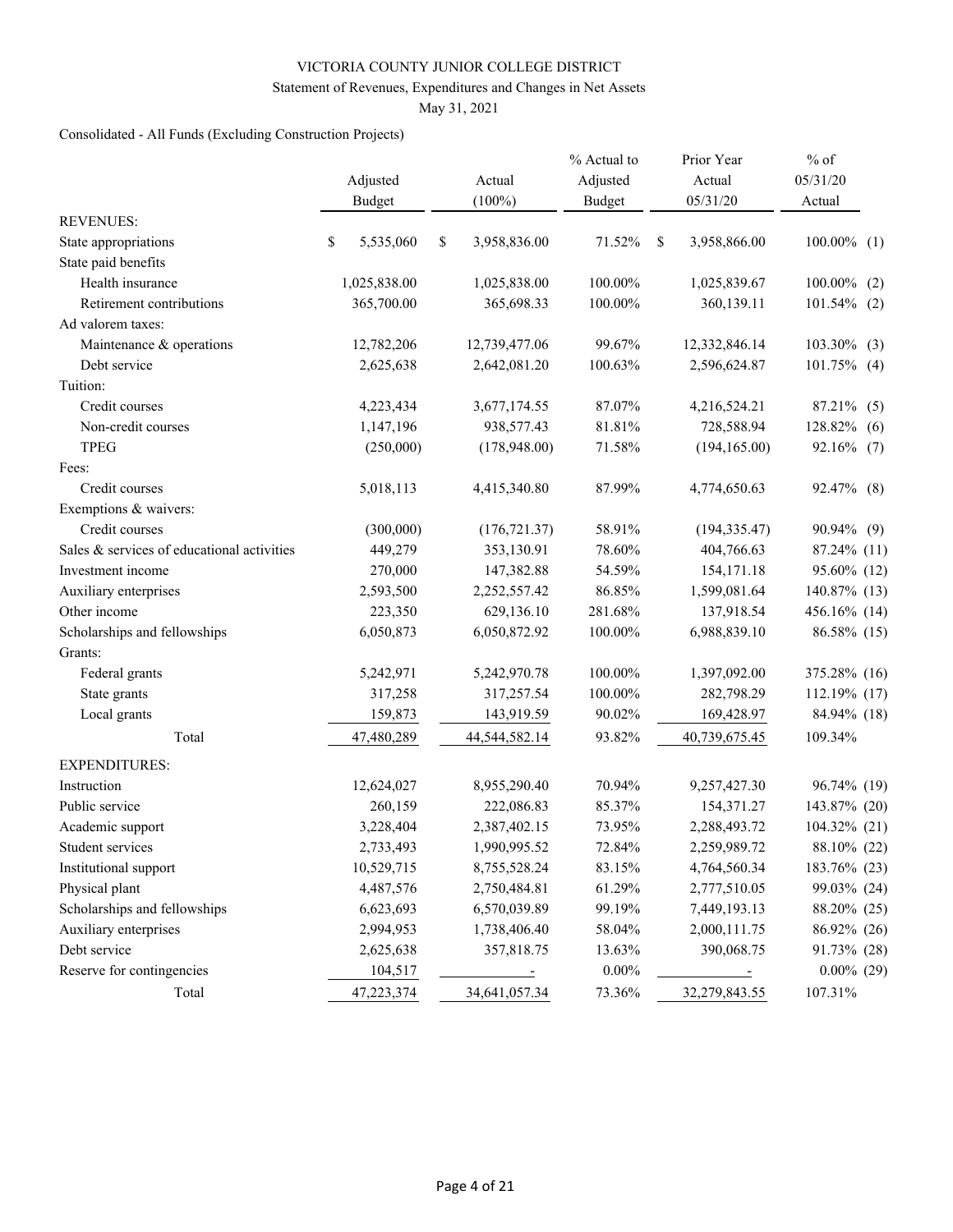Statement of Revenues, Expenditures and Changes in Net Assets

May 31, 2021

Consolidated - All Funds (Excluding Construction Projects)

|                                       |           |               | % Actual to | Prior Year   | $%$ of   |
|---------------------------------------|-----------|---------------|-------------|--------------|----------|
|                                       | Adjusted  | Actual        | Adjusted    | Actual       | 05/31/20 |
|                                       | Budget    | $(100\%)$     | Budget      | 05/31/20     | Actual   |
| <b>TRANSFERS AMOUNG FUNDS:</b>        |           |               |             |              |          |
| Transfers in                          | 185,085   | 185,085.52    | 100.00%     | 97,766.07    | 189.31%  |
| Transfers out                         | (442,000) | (627, 085.52) | 141.87%     | (539,766.07) | 116.18%  |
| Total                                 | (256.915) | (442,000.00)  |             | (442,000.00) |          |
| Net Increase (Decrease) in Net Assets |           | 9,461,524.80  |             | 8,017,831.90 |          |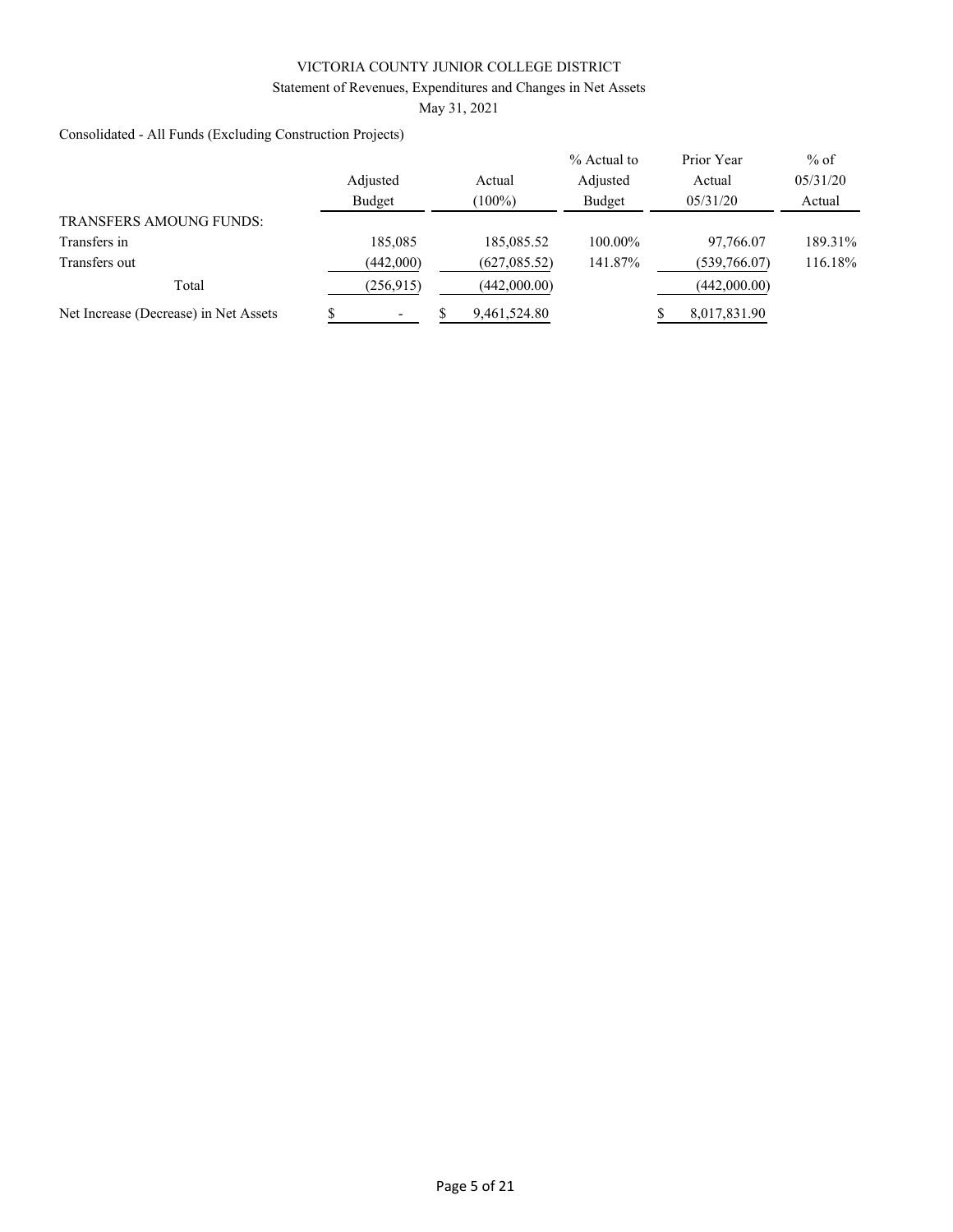## **Annotations to Statement of Revenue, Expenditures and Changes in Net Assets**

| (1)  | State appropriations - 10 months; state does not pay in December and January<br>State appropriations  |
|------|-------------------------------------------------------------------------------------------------------|
| (2)  | State paid benefits - not a budgeted item as expenditures are recorded to offset the revenue amounts. |
|      | Line item budgets adjusted monthly.                                                                   |
| (3)  | Ad Valorem Taxes: Maintenance & operations - Appropriate, as current taxes due 02/28.                 |
|      | Tax revenues for maintenance & operations levy                                                        |
| (4)  | Ad Valorem Taxes: Debt service - Appropriate, as current taxes due 02/28.                             |
|      | Tax revenues for debt service levy                                                                    |
| (5)  | Tuition: Credit courses - Appropriate.                                                                |
|      | In county                                                                                             |
|      | Out of County                                                                                         |
|      | Non-Resident                                                                                          |
|      | Differential                                                                                          |
| (6)  | Tuition: Non-credit courses - Appropriate.                                                            |
|      | Allied health                                                                                         |
|      | Business and computer                                                                                 |
|      | Contract/customized training                                                                          |
|      | <b>EMS</b>                                                                                            |
|      | <b>EMS</b> contract                                                                                   |
|      | Industrial                                                                                            |
|      | Industrial contract                                                                                   |
|      | Non-funded allied health                                                                              |
|      | Non-funded motorcycle safety                                                                          |
|      | Non-funded other                                                                                      |
|      | Non-funded truck driving                                                                              |
|      | Other contract                                                                                        |
|      | Police academy                                                                                        |
|      | Summer camp                                                                                           |
|      | Workforce education                                                                                   |
| (7)  | Tuition: TPEG - Mandatory set-aside for Fall, Spring and Summer.                                      |
|      | State-mandated set-aside of tuition for scholarship purposes                                          |
| (8)  | Fees: Credit courses - Appropriate.                                                                   |
|      | Course fees                                                                                           |
|      | General fees                                                                                          |
|      | Lab fees                                                                                              |
|      | Liability insurance fees                                                                              |
|      | Out of county fee                                                                                     |
|      | Technology fees                                                                                       |
| (9)  | Exemptions & waivers: Credit courses                                                                  |
|      | Internally mandated exemptions & waivers of tuition and/or fees                                       |
|      | State-mandated exemptions & waivers of tuition and/or fees                                            |
| (10) | Exemptions & waivers: Non-credit courses.                                                             |
|      | Internally mandated exemptions & waivers of tuition and/or fees                                       |
|      | State-mandated exemptions & waivers of tuition and/or fees                                            |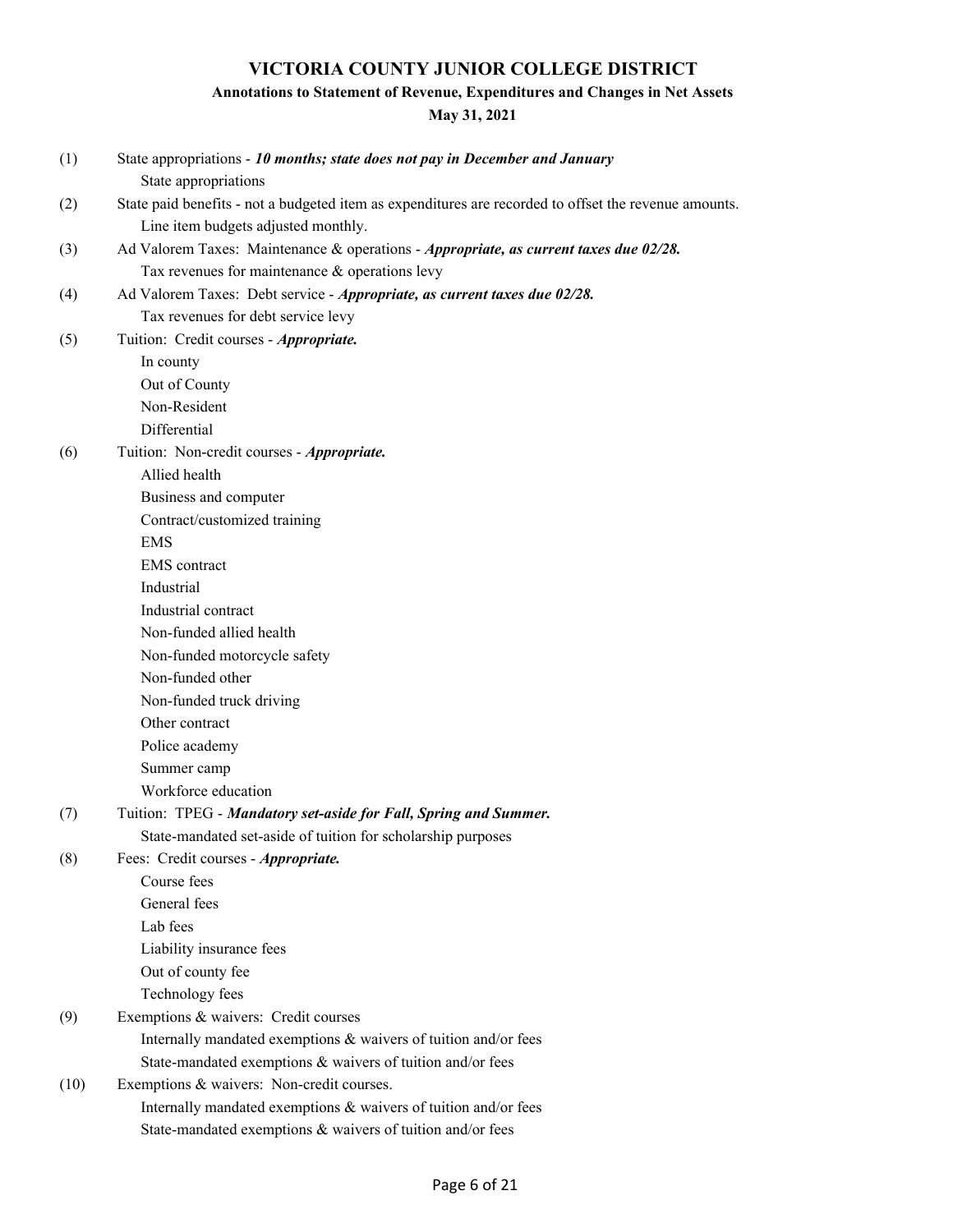### **Annotations to Statement of Revenue, Expenditures and Changes in Net Assets**

### **May 31, 2021**

| (11) | Sales & services of educational activities           |
|------|------------------------------------------------------|
|      | Collection fee                                       |
|      | Commissions - testing center                         |
|      | Exam fees (credit courses)                           |
|      | ID card replacement                                  |
|      | Installment fees                                     |
|      | Lifelong Learning Institute membership fees          |
|      | Media Services charges to outside parties            |
|      | Museum of the Coastal Bend membership & tour charges |
|      | Papercut student printing                            |
|      | Sports center membership fee                         |
|      | Testing center fee (non-credit)                      |
|      | Transcript fee                                       |
|      | <b>VC-VISD MOU</b>                                   |
| (12) | Investment income                                    |
|      | Interest income                                      |
| (13) | Auxiliary enterprises                                |
|      | <b>Bookstore</b>                                     |
|      | Coin operated copiers                                |
|      | Conference and Education Center                      |
|      | Food service contract - Aramark                      |
|      | Leo J. Welder Center for the Performing Arts         |
|      | Official functions                                   |
|      | <b>Student Center operations</b>                     |
| (14) | Other income                                         |
|      | Athletic ticket sales                                |
|      | Late & Schedule Change Fees                          |
|      | Library fines                                        |
|      | Other miscellaneous income                           |
|      | Parking fines                                        |
|      | Pell administrative allowance                        |
|      | Proceeds-Sale of Capital Assets                      |
|      | Recovery of indirect costs related to grants         |
|      | Recycling income                                     |
|      | Rental: Sports Center                                |
|      | Rental: Museum of the Coastal Bend                   |
|      | Rental: University of Houston                        |

Returned check fees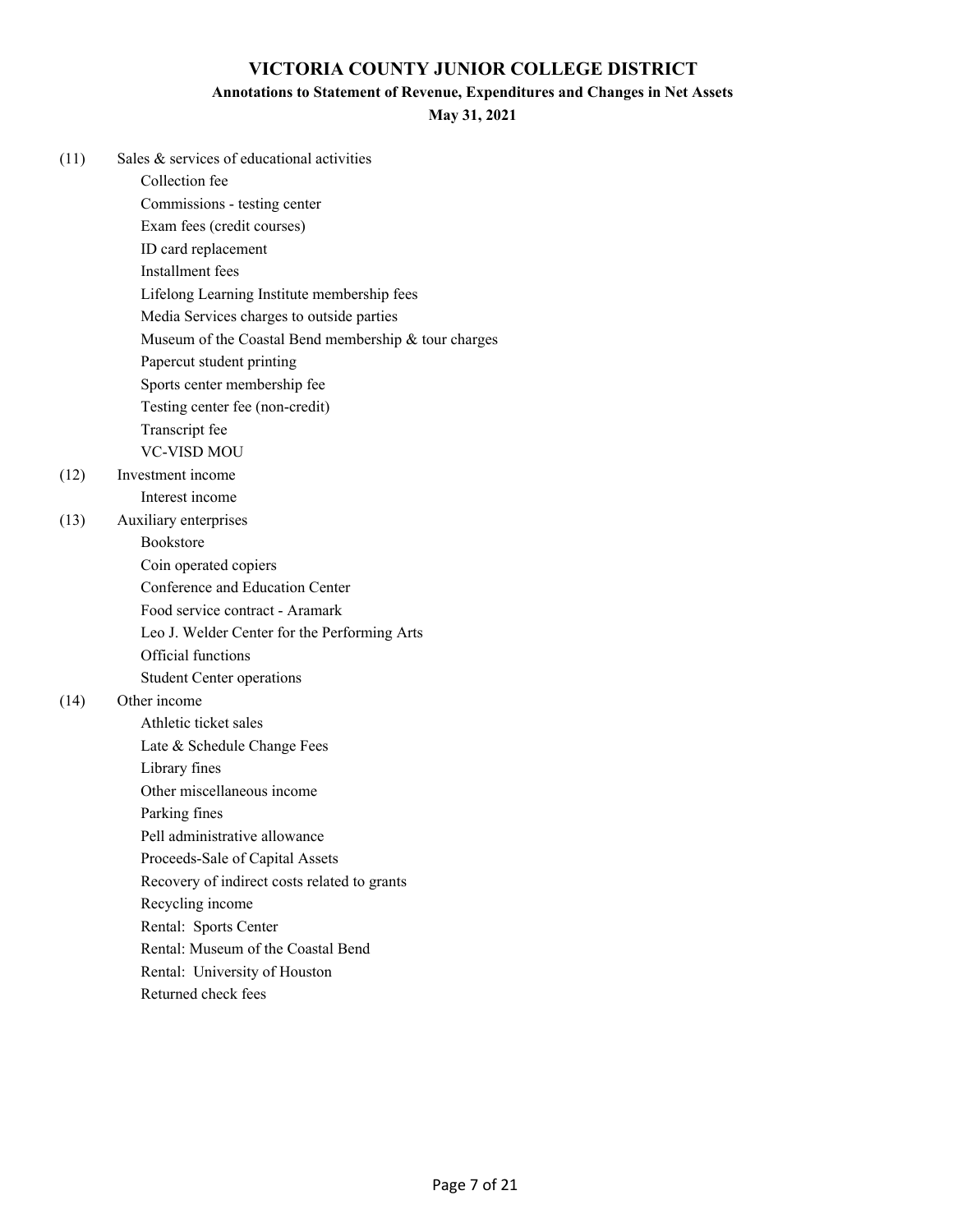### **Annotations to Statement of Revenue, Expenditures and Changes in Net Assets**

| (15) | Scholarships and fellowships (including Title IV)                         |
|------|---------------------------------------------------------------------------|
|      | Title IV:                                                                 |
|      | Pell grants                                                               |
|      | Supplemental education opportunity grants                                 |
|      | Federal work-study                                                        |
|      | Direct loans                                                              |
|      | State scholarships:                                                       |
|      | Texas educational opportunity grants                                      |
|      | Texas grants                                                              |
|      | Texas public education grants                                             |
|      | Other scholarships & fellowships:                                         |
|      | Institutional scholarships                                                |
|      | Victoria College Foundation scholarships                                  |
| (16) | Grants and contracts: Federal grants and contracts - Appropriate.         |
|      | Non-scholarship & fellowship grants and contracts                         |
| (17) | Grants and contracts: State grants and contracts - Appropriate.           |
|      | Non-scholarship & fellowship grants and contracts                         |
| (18) | Grants and contracts: Local grants and contracts - Appropriate.           |
|      | Non-scholarship & fellowship grants and contracts                         |
| (19) | Instruction - Appropriate.                                                |
|      | Costs associated with provision of credit and non-credit course offerings |
|      | Instructional technology initiative                                       |
| (20) | Public service - Appropriate.                                             |
|      | Lifelong Learning Institute                                               |
|      | Motorcycle safety                                                         |
|      | Other non-state funded course offerings                                   |
|      | Personal enrichment                                                       |
|      | Summer camps                                                              |
|      | Truck driving                                                             |
| (21) | Academic support - Appropriate.                                           |
|      | Office of Vice President, Instruction                                     |
|      | Academic support and student success                                      |
|      | Distance education and instructional technology                           |
|      | Division offices                                                          |
|      | Faculty / staff development                                               |
|      | Faculty senate                                                            |
|      | Gonzales center                                                           |
|      | Library                                                                   |
|      | Lyceum                                                                    |
|      | Museum of the Coastal Bend                                                |
|      | Teaching and learning center                                              |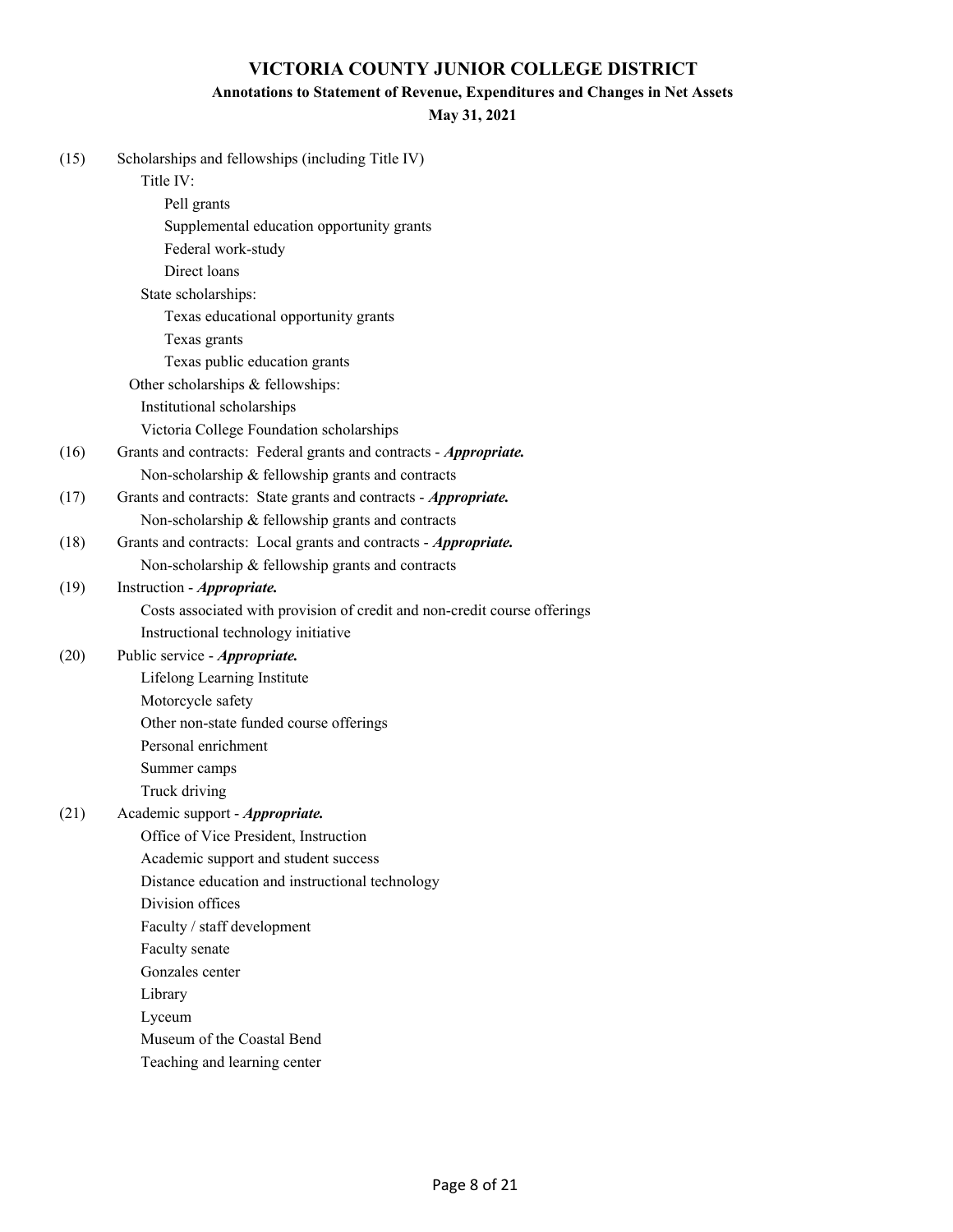#### **Annotations to Statement of Revenue, Expenditures and Changes in Net Assets**

**May 31, 2021**

(22) Student services - *Appropriate.* Office, Dean of Student Services Advising / counseling Athletics Financial aid Orientation Registrar Sports center Student life office Student recruitment Student testing and assessment Veterans services (23) Institutional support - *Appropriate.* Office of the President Governing board Office, Vice President of Administrative Services Business office / payments Campus security Central stores Central mail service Central telephone service College advancement College information systems Commencement Effectiveness, research and assessment Faculty/staff development Foundation - capital campaign Foundation advancement General institutional Governmental affairs Human resources Institutional memberships Marketing & communications Office, Director of Special Projects and Risk Management Printing and mailroom services Purchasing Quality enhancement plan Reaffirmation - SACS Sponsored research office Staff council Strategic initiatives Tax appraisal and collection fees

Technology services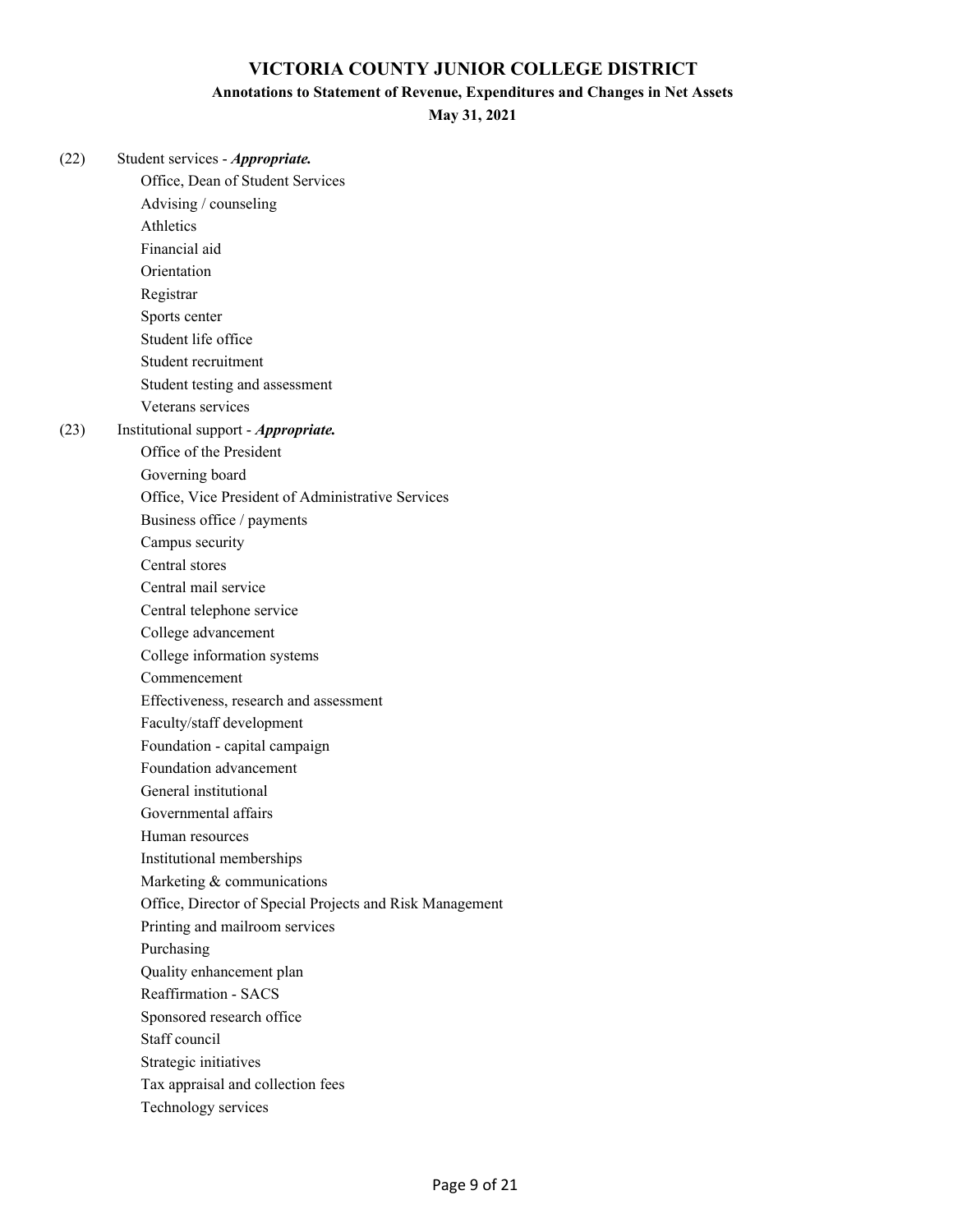### **Annotations to Statement of Revenue, Expenditures and Changes in Net Assets**

| (24) | Physical plant - <i>Appropriate</i> . |
|------|---------------------------------------|
|------|---------------------------------------|

| Building maintenance                                                                                              |
|-------------------------------------------------------------------------------------------------------------------|
| Custodial services                                                                                                |
| General services                                                                                                  |
| Grounds maintenance                                                                                               |
| Major repairs & renovations                                                                                       |
| <b>Utilities</b>                                                                                                  |
| Scholarships and fellowships                                                                                      |
| Institutional work-study                                                                                          |
| Pass through of other federal (non-Title IV) scholarships                                                         |
| Pass through of scholarships awarded by the foundation                                                            |
| Pass through of state scholarships                                                                                |
| Scholarships funded by auxiliary services                                                                         |
| Title IV                                                                                                          |
| Auxiliary enterprises - <i>Appropriate</i> .                                                                      |
| Expenditures associated with auxiliary enterprises enumerated at (12) above                                       |
| Staff benefits - unallocated - Appropriate. Unallocated benefits is taken to zero at FYE.                         |
| Health insurance not reimbursed by state                                                                          |
| Teacher retirement system not reimbursed by state                                                                 |
| Unemployment compensation                                                                                         |
| Workman's compensation                                                                                            |
| Debt service - Appropriate, as principal payments are due in August and interest payments are due in February and |
| August.                                                                                                           |
| Bonded debt payments of principal and interest                                                                    |
|                                                                                                                   |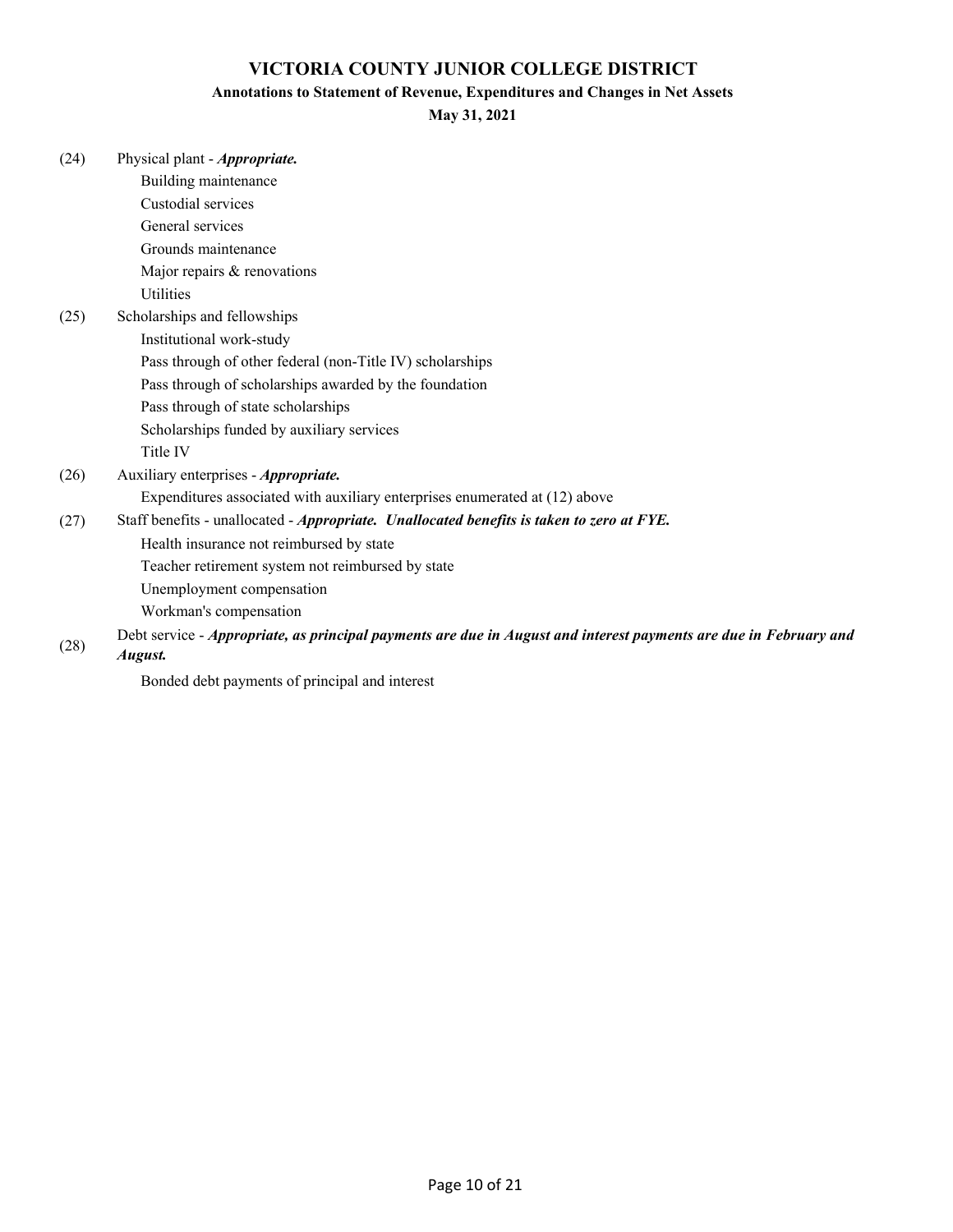### Statement of Revenues, Expenditures and Changes in Net Assets

May 31, 2021

#### Unrestricted - General

|                                            |               |                    | % Actual to   | Prior Year         | $%$ of   |
|--------------------------------------------|---------------|--------------------|---------------|--------------------|----------|
|                                            | Adjusted      | Actual             | Adjusted      | Actual             | 05/31/20 |
|                                            | <b>Budget</b> | $(100\%)$          | <b>Budget</b> | 05/31/20           | Actual   |
| <b>REVENUES:</b>                           |               |                    |               |                    |          |
| State appropriations                       | \$5,535,060   | 3,958,836.00<br>\$ | 71.52%        | 3,958,866.00<br>\$ | 100.00%  |
| State paid benefits                        |               |                    |               |                    |          |
| Health insurance                           | 1,025,838     | 1,025,838.00       | 100.00%       | 1,025,839.67       | 100.00%  |
| Retirement contributions                   | 365,700       | 365,698.33         | 100.00%       | 360,139.11         | 101.54%  |
| Ad valorem taxes:                          |               |                    |               |                    |          |
| Maintenance & operations                   | 12,782,206    | 12,739,477.06      | 99.67%        | 12,332,846.14      | 103.30%  |
| Tuition:                                   |               |                    |               |                    |          |
| Credit courses                             | 4,223,434     | 3,677,174.55       | 87.07%        | 4,216,524.21       | 87.21%   |
| Non-credit courses                         | 1,147,196     | 938,577.43         | 81.81%        | 728,588.94         | 128.82%  |
| <b>TPEG</b>                                | (250,000)     | (178,948.00)       | 71.58%        | (194, 165.00)      | 92.16%   |
| Fees:                                      |               |                    |               |                    |          |
| Credit courses                             | 5,018,113     | 4,415,340.80       | 87.99%        | 4,774,650.63       | 92.47%   |
| Exemptions & waivers:                      |               |                    |               |                    |          |
| Credit courses                             | (300,000)     | (176, 721.37)      | 58.91%        | (194, 335.47)      | 90.94%   |
| Sales & services of educational activities | 449,279       | 353,130.91         | 78.60%        | 404,766.63         | 87.24%   |
| Investment income                          | 270,000       | 147,382.88         | 54.59%        | 154,167.48         | 95.60%   |
| Other income                               | 223,350       | 629,136.10         | 281.68%       | 137,918.54         | 456.16%  |
| Grants:                                    |               |                    |               |                    |          |
| Local grants                               | 154,421       | 138,467.42         | 89.67%        | 163,651.50         | 84.61%   |
| Total                                      | 30,644,597    | 28,033,390.11      | 91.48%        | 27,869,458.38      | 100.59%  |
| <b>EXPENDITURES:</b>                       |               |                    |               |                    |          |
| Instruction                                | 11,850,570    | 8,181,833.83       | 69.04%        | 8,465,032.19       | 96.65%   |
| Public service                             | 260,159       | 222,086.83         | 85.37%        | 154,371.27         | 143.87%  |
| Academic support                           | 3,173,098     | 2,332,095.53       | 73.50%        | 2,267,237.33       | 102.86%  |
| Student services                           | 2,409,823     | 1,667,325.83       | 69.19%        | 1,666,174.04       | 100.07%  |
| Institutional support                      | 6,373,702     | 4,599,515.63       | 72.16%        | 4,751,517.76       | 96.80%   |
| Physical plant                             | 4,487,576     | 2,750,484.81       | 61.29%        | 2,777,510.05       | 99.03%   |
| Scholarships and fellowships               | 130,500       | 76,846.45          | 58.89%        | 97,428.11          | 78.88%   |
| Staff benefits                             | 1,011,199     | 913,004.35         | 90.29%        | 938,117.52         | 97.32%   |
| Reserve for contingencies                  | 104,517       | $\blacksquare$     | $0.00\%$      |                    | $0.00\%$ |
| Total                                      | 29,801,144    | 20,743,193.26      | 69.61%        | 21,117,388.27      | 98.23%   |
| TRANSFERS AMOUNG FUNDS:                    |               |                    |               |                    |          |
| Transfers out                              | (442,000)     | (627, 085.52)      | 141.87%       | (539,766.07)       | 116.18%  |
| Total                                      | (442,000)     | (627, 085.52)      | 141.87%       | (539,766.07)       | 116.18%  |
| Net Increase (Decrease) in Net Assets      | 401,453<br>\$ | 6,663,111.33<br>S. |               | 6,212,304.04<br>S. |          |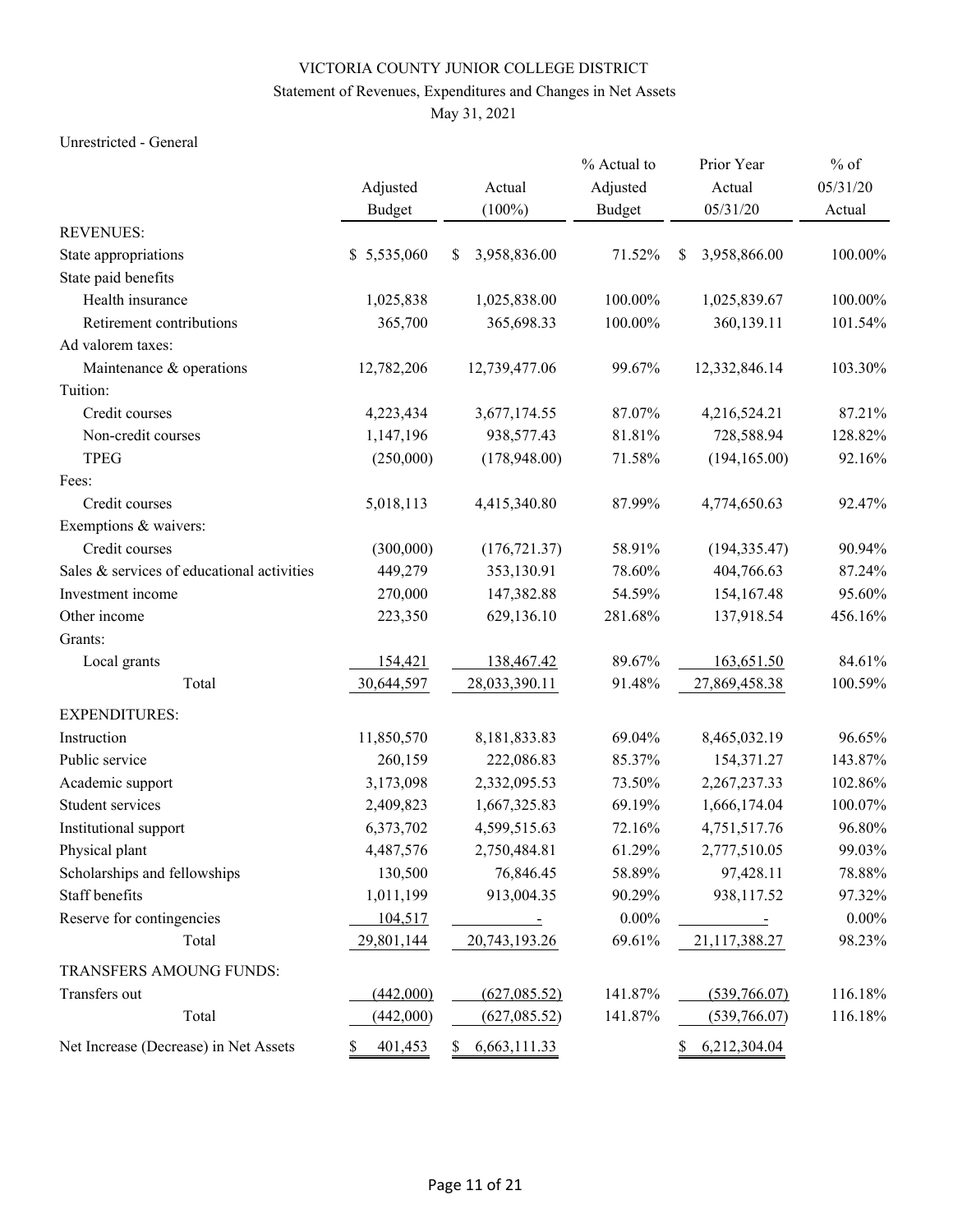### Statement of Revenues, Expenditures and Changes in Net Assets

May 31, 2021

### Federal Restricted Funds

|                                              |                  |                | % Actual to | Prior Year     | $%$ of   |
|----------------------------------------------|------------------|----------------|-------------|----------------|----------|
|                                              | Adjusted         | Actual         | Adjusted    | Actual         | 05/31/20 |
|                                              | Budget           | $(100\%)$      | Budget      | 05/31/20       | Actual   |
| <b>REVENUES:</b>                             |                  |                |             |                |          |
| Scholarships and fellowships (with Title IV) | 6,050,873<br>\$. | \$6,050,872.92 | 100.00%     | \$6,988,839.10 | 86.58%   |
| Federal grants                               | 5,242,971        | 5,242,970.78   | 100.00%     | 1,397,092.00   | 375.28%  |
| Total                                        | 11,293,844       | 11,293,843.70  | 100.00%     | 8,385,931.10   | 134.68%  |
| <b>EXPENDITURES:</b>                         |                  |                |             |                |          |
| Instruction                                  | 713,684          | 713,684.03     | 100.00%     | 774,919.82     | 92.10%   |
| Academic support                             | 49,854           | 49,854.45      | 100.00%     | 15,478.92      | 322.08%  |
| Student services                             | 323,670          | 323,669.69     | 100.00%     | 593,815.68     | 54.51%   |
| Institutional support                        | 4,155,763        | 4,155,762.61   | 100.00%     | 12,877.58      | $0.00\%$ |
| Scholarships and fellowships                 | 6,050,873        | 6,050,872.92   | 100.00%     | 6,988,839.10   | 86.58%   |
| Total                                        | 11,293,844       | 11,293,843.70  | 100.00%     | 8,385,931.10   | 134.68%  |
| Net Increase (Decrease) in Net Assets        | \$               | \$             |             |                |          |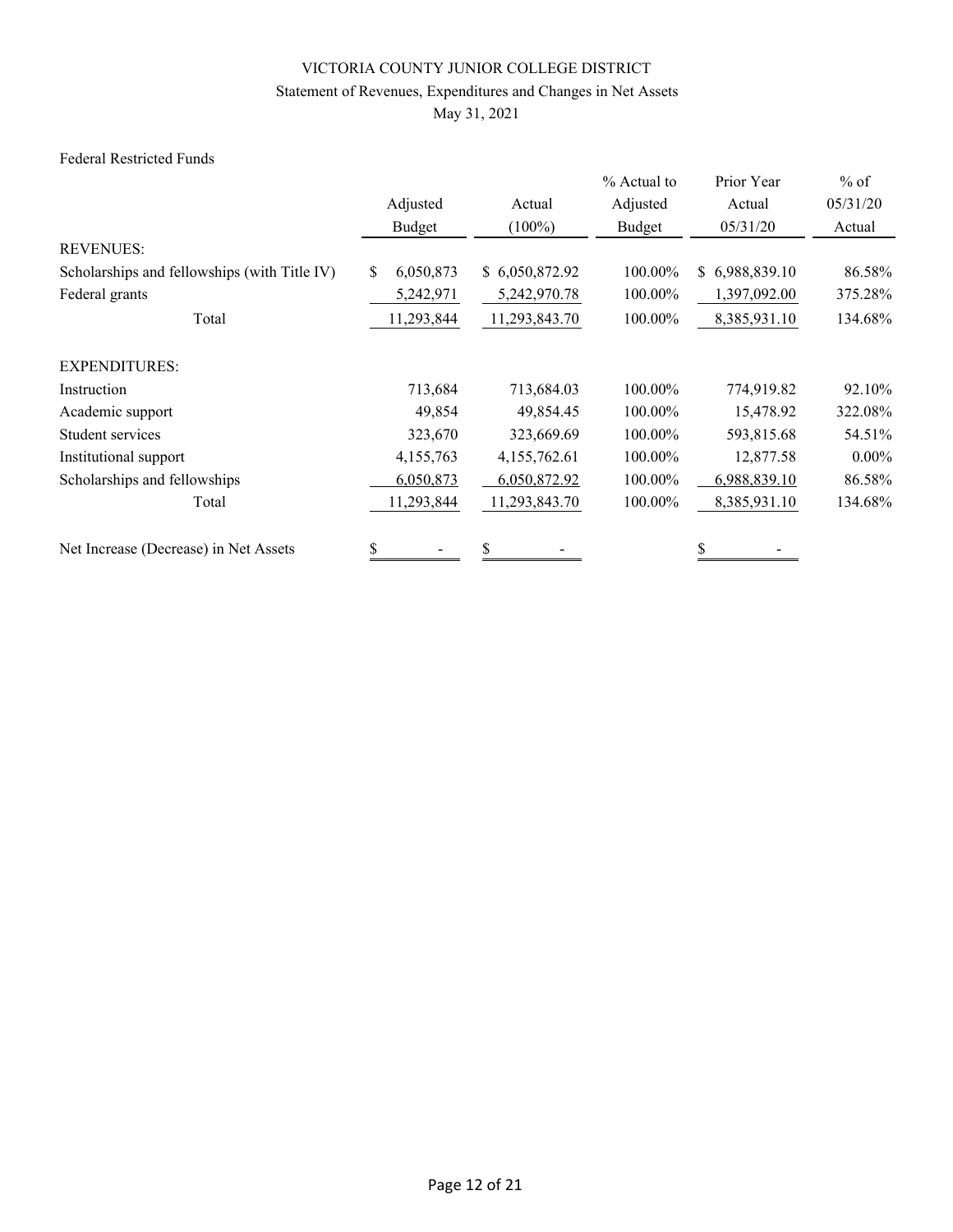### Statement of Revenues, Expenditures and Changes in Net Assets

May 31, 2021

#### State Restricted Funds

|                                       |          |            | % Actual to | Prior Year            | $%$ of   |
|---------------------------------------|----------|------------|-------------|-----------------------|----------|
|                                       | Adjusted | Actual     | Adjusted    | Actual                | 05/31/20 |
|                                       | Budget   | $(100\%)$  | Budget      | 05/31/20              | Actual   |
| <b>REVENUES:</b>                      |          |            |             |                       |          |
| Investment income                     | \$       | \$         | $0.00\%$    | <sup>\$</sup><br>1.85 | $0.00\%$ |
| State grants                          | 317,258  | 317,257.54 | 100.00%     | 282,798.29            | 112.19%  |
| Total                                 | 317,258  | 317,257.54 | 100.00%     | 282,800.14            | 112.18%  |
| <b>EXPENDITURES:</b>                  |          |            |             |                       |          |
| Instruction                           | 59,773   | 59,772.54  | 100.00%     | 17,475.29             | 342.04%  |
| Institutional support                 | 250      | 250.00     | 100.00%     | 165.00                | 151.52%  |
| Scholarships and fellowships          | 442,320  | 442,320.52 | 100.00%     | 362,925.92            | 121.88%  |
| Total                                 | 502,343  | 502,343.06 | 100.00%     | 380,566.21            | 132.00%  |
| TRANSFERS AMOUNG FUNDS:               |          |            |             |                       |          |
| Transfers in                          | 185,085  | 185,085.52 | 100.00%     | 97,766.07             | 189.31%  |
| Net Increase (Decrease) in Net Assets | \$       | \$         |             | \$                    |          |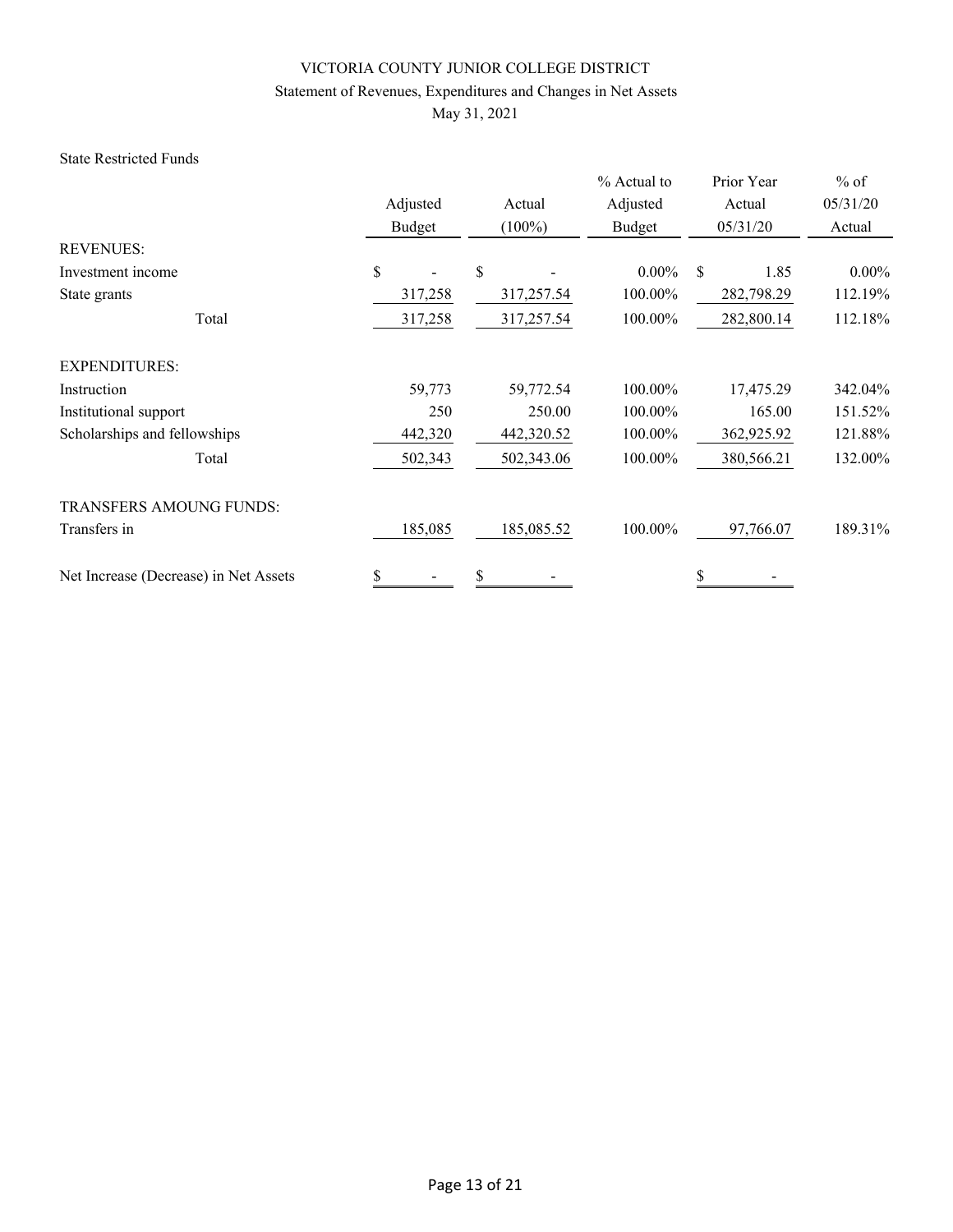### Statement of Revenues, Expenditures and Changes in Net Assets

May 31, 2021

### Local Restricted Funds

|                                       | Adjusted<br>Budget | Actual<br>$(100\%)$ | % Actual to<br>Adjusted<br>Budget | Prior Year<br>Actual<br>05/31/20 | $%$ of<br>05/31/20<br>Actual |
|---------------------------------------|--------------------|---------------------|-----------------------------------|----------------------------------|------------------------------|
| <b>REVENUES:</b>                      |                    |                     |                                   |                                  |                              |
| Local grants                          | 5,452              | 5,452.17            | 100.00%                           | 5,777.47                         | 94.37%                       |
| Total                                 | 5,452              | 5,452.17            | 100.00%                           | 5,777.47                         | 94.37%                       |
| <b>EXPENDITURES:</b>                  |                    |                     |                                   |                                  |                              |
| Academic support                      | 5,452              | 5,452.17            | 100.00%                           | 5,777.47                         | 94.37%                       |
| Total                                 | 5,452              | 5,452.17            | 100.00%                           | 5,777.47                         | 94.37%                       |
| Net Increase (Decrease) in Net Assets | \$                 | \$                  |                                   | \$                               |                              |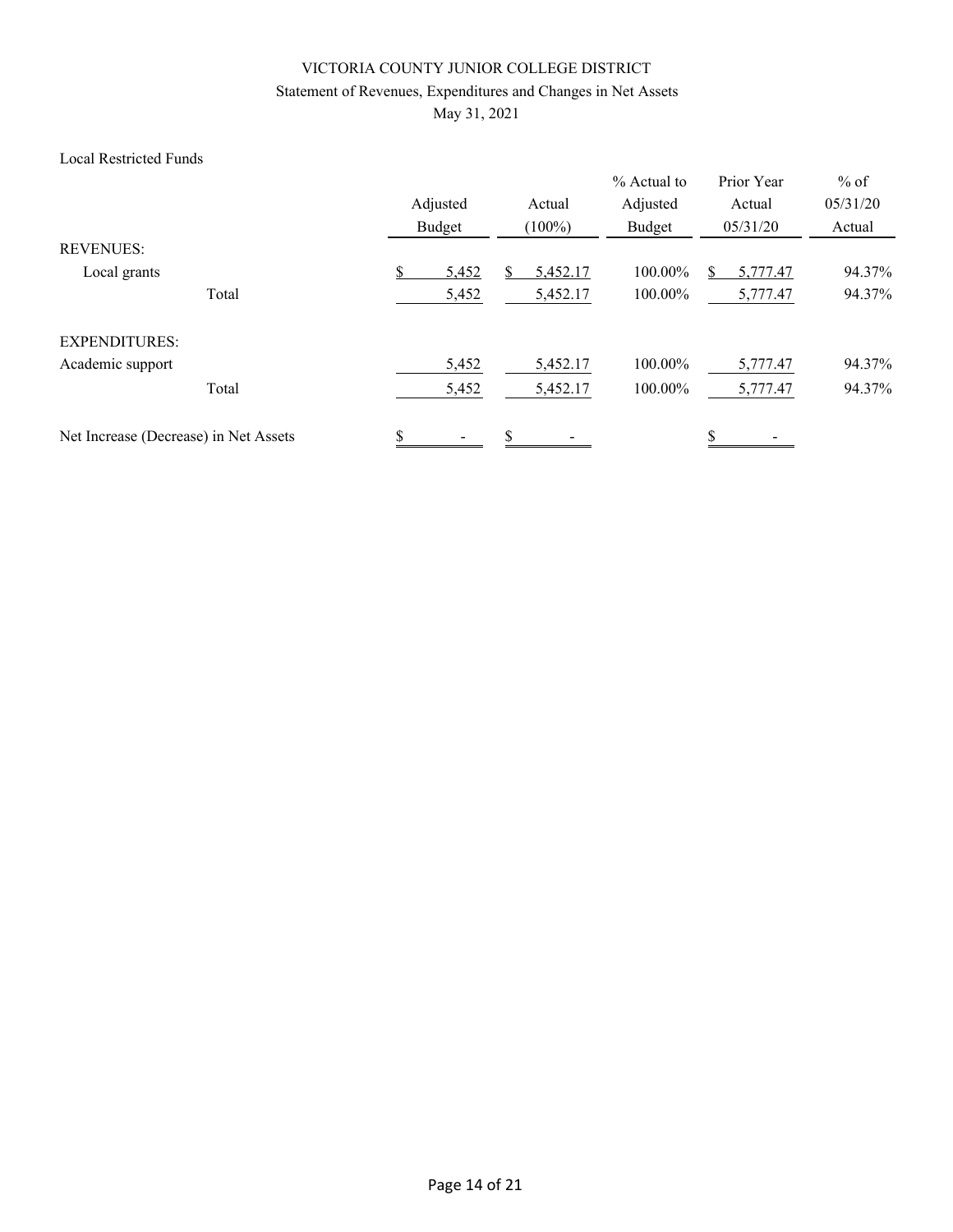### Statement of Revenues, Expenditures and Changes in Net Assets

May 31, 2021

### Auxiliary Enterprises

|                                       | Adjusted<br><b>Budget</b> | Actual<br>$(100\%)$ | % Actual to<br>Adjusted<br><b>Budget</b> | Prior Year<br>Actual<br>05/31/20 | $%$ of<br>05/31/20<br>Actual |  |
|---------------------------------------|---------------------------|---------------------|------------------------------------------|----------------------------------|------------------------------|--|
| <b>REVENUES:</b>                      |                           |                     |                                          |                                  |                              |  |
| Auxiliary services                    | 2,593,500<br>$\mathbb{S}$ | \$1,092,294.96      | 42.12%                                   | 1,598,309.73                     | 68.34%                       |  |
| Other income                          |                           | 1,159,708.99        | $0.00\%$                                 |                                  | $0.00\%$                     |  |
| Interest                              |                           | 553.47              | $0.00\%$                                 | 771.91                           | 71.70%                       |  |
| Total                                 | 2,593,500                 | 2,252,557.42        | 86.85%                                   | 1,599,081.64                     | 140.87%                      |  |
| <b>EXPENDITURES:</b>                  |                           |                     |                                          |                                  |                              |  |
| Salaries and wages                    | 526,018                   | 389,767.13          | 74.10%                                   | 396,968.67                       | 98.19%                       |  |
| Employee benefits                     | 259,051                   | 130,926.53          | 50.54%                                   | 135,474.98                       | 96.64%                       |  |
| Allocations and departmental charges  | 192,663                   | 146,622.12          | 76.10%<br>122.26%                        | 149,599.09<br>113,741.25         | 98.01%                       |  |
| Professional and contracted services  | 115,671                   | 141,414.73          |                                          |                                  | 124.33%                      |  |
| Advertising and public relations      | 37,200                    | 10,374.55           | 27.89%                                   | 10,755.89                        | 96.45%                       |  |
| Rental expenditures                   | 22,165                    | 6,825.36            | 30.79%                                   | 11,579.86                        | 58.94%                       |  |
| Supplies                              | 16,775                    | 6,130.81            | 36.55%                                   | 9,365.05                         | 65.46%                       |  |
| Training and conference fees          | 6,600                     | 492.55              | 7.46%                                    | 1,580.77                         | 31.16%                       |  |
| Travel                                | 4,500                     | 438.00              | 9.73%                                    | 1,716.02                         | 25.52%                       |  |
| Other operating expenditures          | 295,930                   | 171,816.22          | 58.06%                                   | 165,433.16                       | 103.86%                      |  |
| Scholarships and fellowships          | 45,000                    | 33,825.55           | 75.17%                                   | 39,225.00                        | 86.23%                       |  |
| Auxiliary enterprises                 | 1,465,880                 | 696,704.85          | 47.53%                                   | 963,496.80                       | 72.31%                       |  |
| Capital outlay                        | 7,500                     | 3,068.00            | 40.91%                                   | 1,175.21                         | 261.06%                      |  |
| Total                                 | 2,994,953                 | 1,738,406.40        | 58.04%                                   | 2,000,111.75                     | 86.92%                       |  |
| TRANSFERS AMOUNG FUNDS:               |                           |                     |                                          |                                  |                              |  |
| Transfers in                          |                           |                     | $0.00\%$                                 |                                  | $0.00\%$                     |  |
| Total                                 |                           |                     | $0.00\%$                                 |                                  | $0.00\%$                     |  |
| Net Increase (Decrease) in Net Assets | \$<br>(401, 453)          | 514,151.02<br>\$    |                                          | (401, 030.11)<br>\$              |                              |  |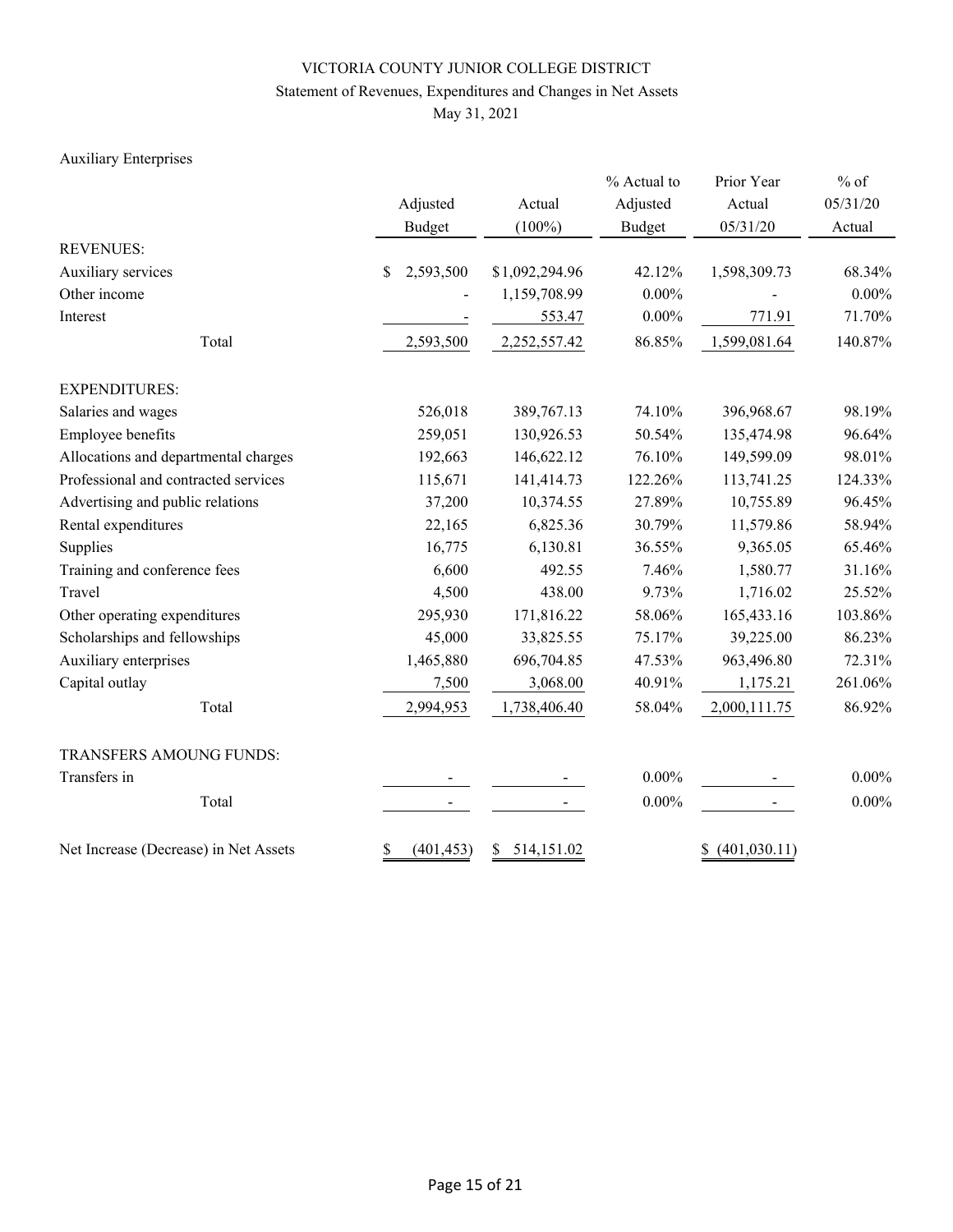### Statement of Revenues, Expenditures and Changes in Net Assets

May 31, 2021

## Debt Service

|                                       |             |                | $%$ Actual to | Prior Year     | $%$ of   |  |
|---------------------------------------|-------------|----------------|---------------|----------------|----------|--|
|                                       | Adjusted    | Actual         | Adjusted      | Actual         | 05/31/20 |  |
|                                       | Budget      | $(100\%)$      | Budget        | 05/31/20       | Actual   |  |
| <b>REVENUES:</b>                      |             |                |               |                |          |  |
| Ad valorem taxes:                     | \$2,625,638 | \$2,642,081.20 | 100.63%       | \$2,596,624.87 | 101.75%  |  |
| Investment income                     |             |                | $0.00\%$      | 1.85           | $0.00\%$ |  |
| Total                                 | 2,625,638   | 2,642,081.20   | 100.63%       | 2,596,626.72   | 101.75%  |  |
| <b>EXPENDITURES:</b>                  |             |                |               |                |          |  |
| Retirement of principal               | 1,910,000   |                | $0.00\%$      |                | $0.00\%$ |  |
| Interest                              | 715,638     | 357,818.75     | 50.00%        | 390,068.75     | 91.73%   |  |
| Total                                 | 2,625,638   | 357,818.75     | 13.63%        | 390,068.75     | 91.73%   |  |
| Net Increase (Decrease) in Net Assets | \$          | \$2,284,262.45 |               | \$2,206,557.97 |          |  |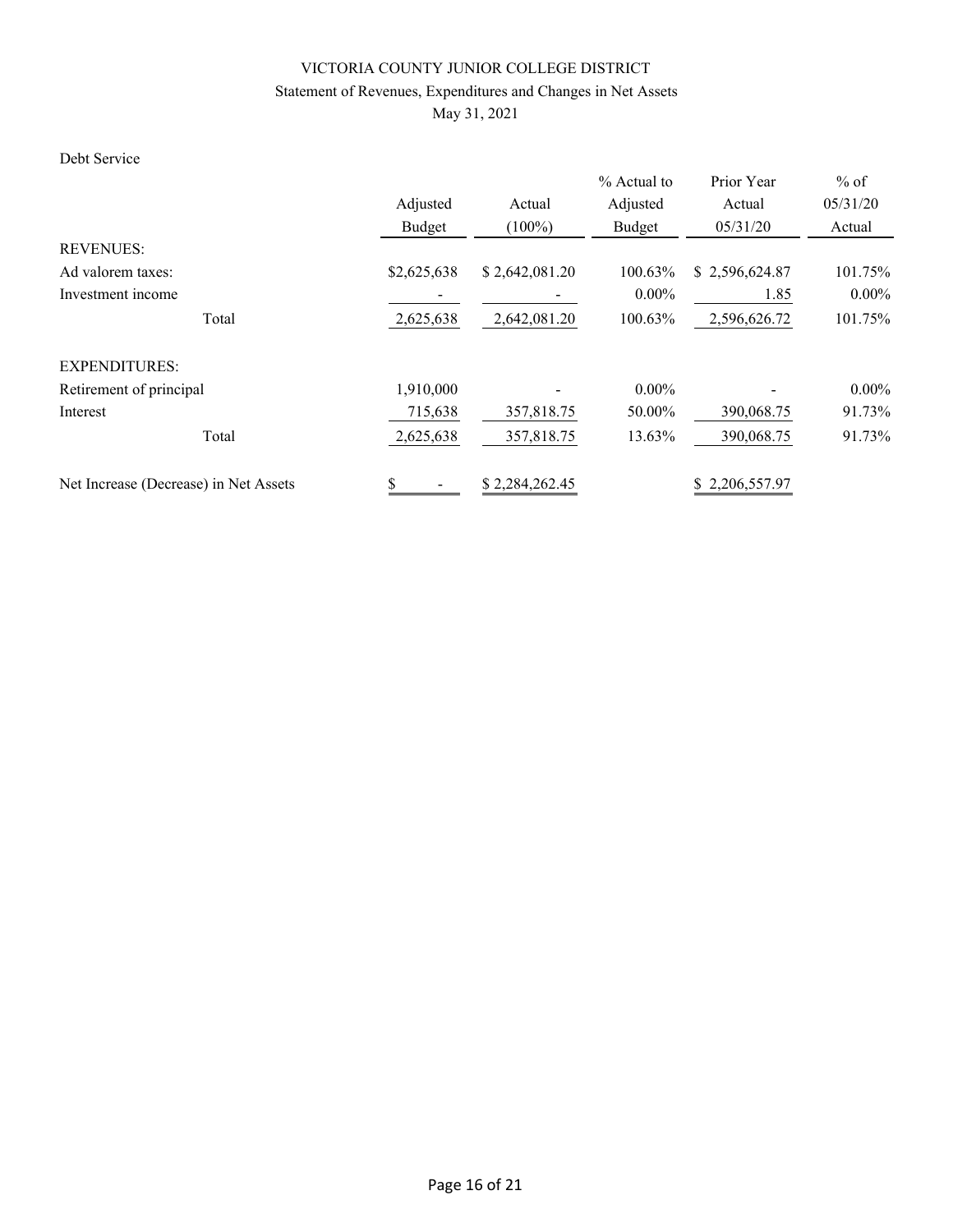### Budget Adjustments

# May 31, 2021

### Unrestricted - General

|                                            |    | Adopted       | <b>Current Month</b><br>Budget | Cumulative<br>Budget | Adjusted<br><b>Budget</b> |            |  |
|--------------------------------------------|----|---------------|--------------------------------|----------------------|---------------------------|------------|--|
| <b>REVENUES:</b>                           |    | <b>Budget</b> | Adjustments                    | Adjustments          |                           |            |  |
| State appropriations                       | \$ | 5,535,060     | $\$$                           | \$                   | \$                        | 5,535,060  |  |
| State paid benefits                        |    |               |                                |                      |                           |            |  |
| Health insurance                           |    |               | 113,982                        | 1,025,838            |                           | 1,025,838  |  |
| Retirement contributions                   |    |               | 41,681                         | 365,700              |                           | 365,700    |  |
| Ad valorem taxes:                          |    |               |                                |                      |                           |            |  |
| Maintenance & operations                   |    | 12,782,206    |                                |                      |                           | 12,782,206 |  |
| Tuition:                                   |    |               |                                |                      |                           |            |  |
| Credit courses                             |    | 4,223,434     |                                |                      |                           | 4,223,434  |  |
| Non-credit courses                         |    | 1,147,196     |                                |                      |                           | 1,147,196  |  |
| <b>TPEG</b>                                |    | (250,000)     |                                |                      |                           | (250,000)  |  |
| Fees:                                      |    |               |                                |                      |                           |            |  |
| Credit courses                             |    | 5,018,113     |                                |                      |                           | 5,018,113  |  |
| Exemptions & waivers:                      |    |               |                                |                      |                           |            |  |
| Credit courses                             |    | (300,000)     |                                |                      |                           | (300,000)  |  |
| Sales & services of educational activities |    | 449,279       |                                |                      |                           | 449,279    |  |
| Investment income                          |    | 270,000       |                                |                      |                           | 270,000    |  |
| Other income                               |    | 223,350       |                                |                      |                           | 223,350    |  |
| Grants:                                    |    |               |                                |                      |                           |            |  |
| Local grants                               |    | 98,997        | 9,141                          | 55,424               |                           | 154,421    |  |
| Total                                      |    | 29,197,635    | 164,804                        | 1,446,962            |                           | 30,644,597 |  |
| <b>EXPENDITURES:</b>                       |    |               |                                |                      |                           |            |  |
| Instruction                                |    | 9,836,921     | 62,220                         | 2,013,649            |                           | 11,850,570 |  |
| Public service                             |    | 246,841       | 340                            | 13,318               |                           | 260,159    |  |
| Academic support                           |    | 2,479,288     | 15,267                         | 693,810              |                           | 3,173,098  |  |
| Student services                           |    | 1,913,276     | 11,206                         | 496,547              |                           | 2,409,823  |  |
| Institutional support                      |    | 5,429,533     | 27,477                         | 944,169              |                           | 6,373,702  |  |
| Physical plant                             |    | 3,648,521     |                                | 839,055              |                           | 4,487,576  |  |
| Scholarships and fellowships               |    | 130,500       |                                |                      |                           | 130,500    |  |
| Staff benefits                             |    | 4,800,279     | 48,294                         | (3,789,080)          |                           | 1,011,199  |  |
| Reserve for contingencies                  |    | 104,517       |                                |                      |                           | 104,517    |  |
| Total                                      |    | 28,589,676    | 164,804                        | 1,211,468            |                           | 29,801,144 |  |
| TRANSFERS AMOUNG FUNDS:                    |    |               |                                |                      |                           |            |  |
| Transfers in                               |    |               |                                |                      |                           |            |  |
| Transfers out                              |    | (442,000)     |                                |                      |                           | (442,000)  |  |
| Total                                      |    | (442,000)     |                                |                      |                           | (442,000)  |  |
| Net Increase (Decrease) in Net Assets      | Y  | 165,959       | \$                             | 235,494<br>S.        | S.                        | 401,453    |  |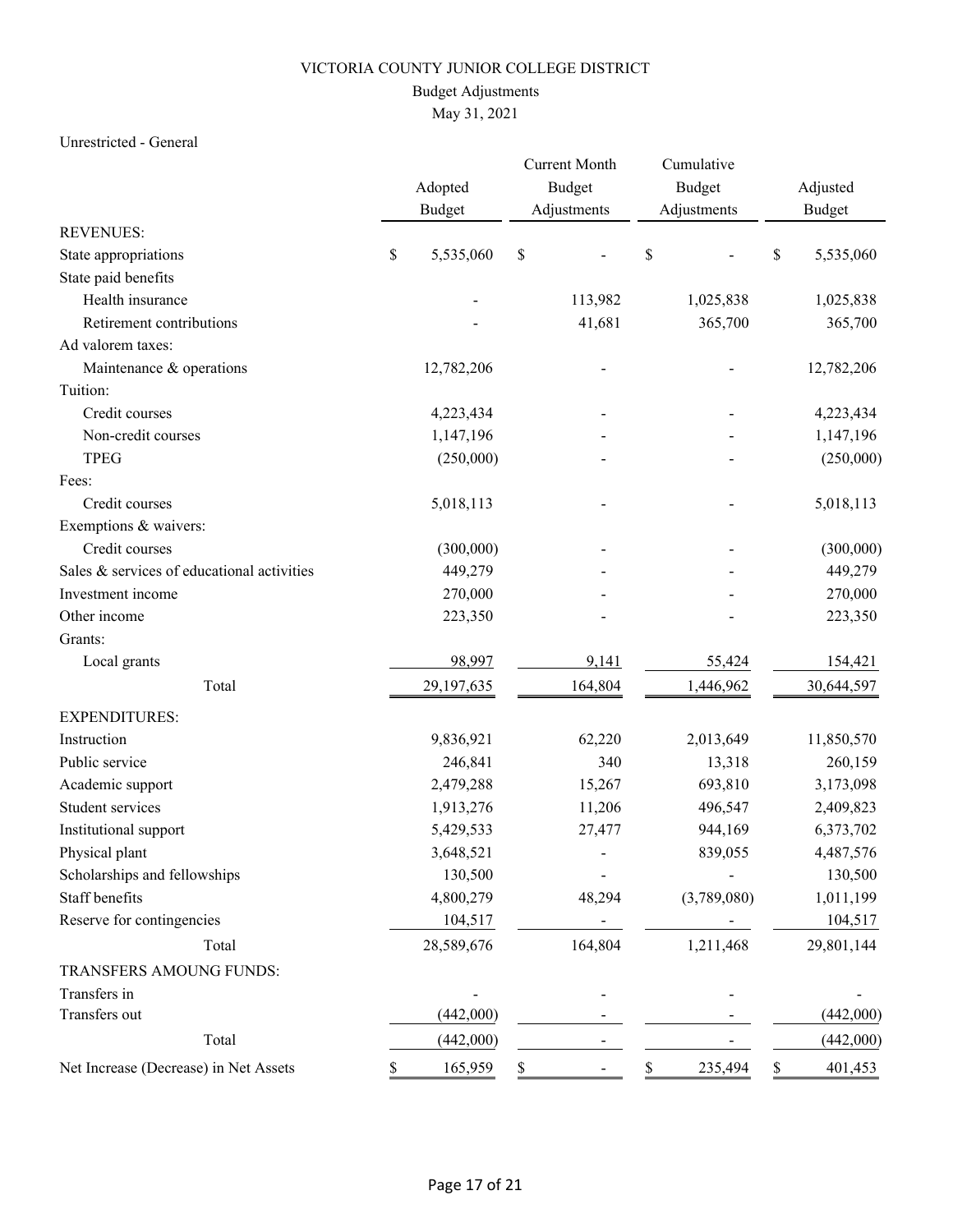### Budget Adjustments

May 31, 2021

### Auxiliary Enterprises

|                                                                                                 |    | Adopted<br><b>Budget</b> |    | <b>Current Month</b><br><b>Budget</b><br>Adjustments |    | Cumulative<br><b>Budget</b><br>Adjustments |         | Adjusted<br><b>Budget</b> |  |
|-------------------------------------------------------------------------------------------------|----|--------------------------|----|------------------------------------------------------|----|--------------------------------------------|---------|---------------------------|--|
| <b>REVENUES:</b>                                                                                |    |                          |    |                                                      |    |                                            |         |                           |  |
| Auxiliary services                                                                              | \$ | 2,593,500                | \$ |                                                      | \$ |                                            | \$      | 2,593,500                 |  |
| Total                                                                                           |    | 2,593,500                |    |                                                      |    |                                            |         | 2,593,500                 |  |
| <b>EXPENDITURES:</b>                                                                            |    |                          |    |                                                      |    |                                            |         |                           |  |
| Salaries and wages                                                                              |    | 526,018                  |    |                                                      |    |                                            |         | 526,018                   |  |
| Employee benefits                                                                               |    | 25,557                   |    |                                                      |    | 233,494                                    |         | 259,051                   |  |
| Allocations and departmental charges                                                            |    | 192,663                  |    |                                                      |    |                                            | 192,663 |                           |  |
| Professional and contracted services                                                            |    | 115,671                  |    |                                                      |    |                                            |         | 115,671                   |  |
| Advertising and public relations                                                                |    | 37,200                   |    |                                                      |    |                                            |         | 37,200                    |  |
| Rental expenditures                                                                             |    | 22,165                   |    |                                                      |    |                                            |         | 22,165                    |  |
| Supplies                                                                                        |    | 16,775                   |    |                                                      |    |                                            |         | 16,775                    |  |
| Training and conference fees                                                                    |    | 6,600                    |    |                                                      |    |                                            |         | 6,600                     |  |
| Travel                                                                                          |    | 4,500                    |    |                                                      |    |                                            |         | 4,500                     |  |
| Other operating expenditures                                                                    |    | 295,930                  |    |                                                      |    |                                            |         | 295,930                   |  |
| Scholarships and fellowships                                                                    |    | 45,000                   |    |                                                      |    |                                            |         | 45,000                    |  |
| Auxiliary enterprises                                                                           |    | 1,465,880                |    |                                                      |    |                                            |         | 1,465,880                 |  |
| Capital outlay                                                                                  |    | 5,500                    |    |                                                      |    | 2,000                                      |         | 7,500                     |  |
| Total                                                                                           |    | 2,759,459                |    |                                                      |    | 235,494                                    |         | 2,994,953                 |  |
| TRANSFERS AMOUNG FUNDS:<br>Transfers in                                                         |    |                          |    |                                                      |    |                                            |         |                           |  |
|                                                                                                 |    |                          |    |                                                      |    |                                            |         |                           |  |
| Total                                                                                           |    |                          |    |                                                      |    |                                            |         |                           |  |
| Net Increase (Decrease) in Net Assets                                                           | \$ | (165, 959)               | \$ |                                                      | \$ | (235, 494)                                 | \$      | (401, 453)                |  |
| Unrestricted - General and Auxiliary Enterprises<br>Total Net Increase (Decrease) in Net Assets | \$ |                          | \$ |                                                      | \$ |                                            | \$      |                           |  |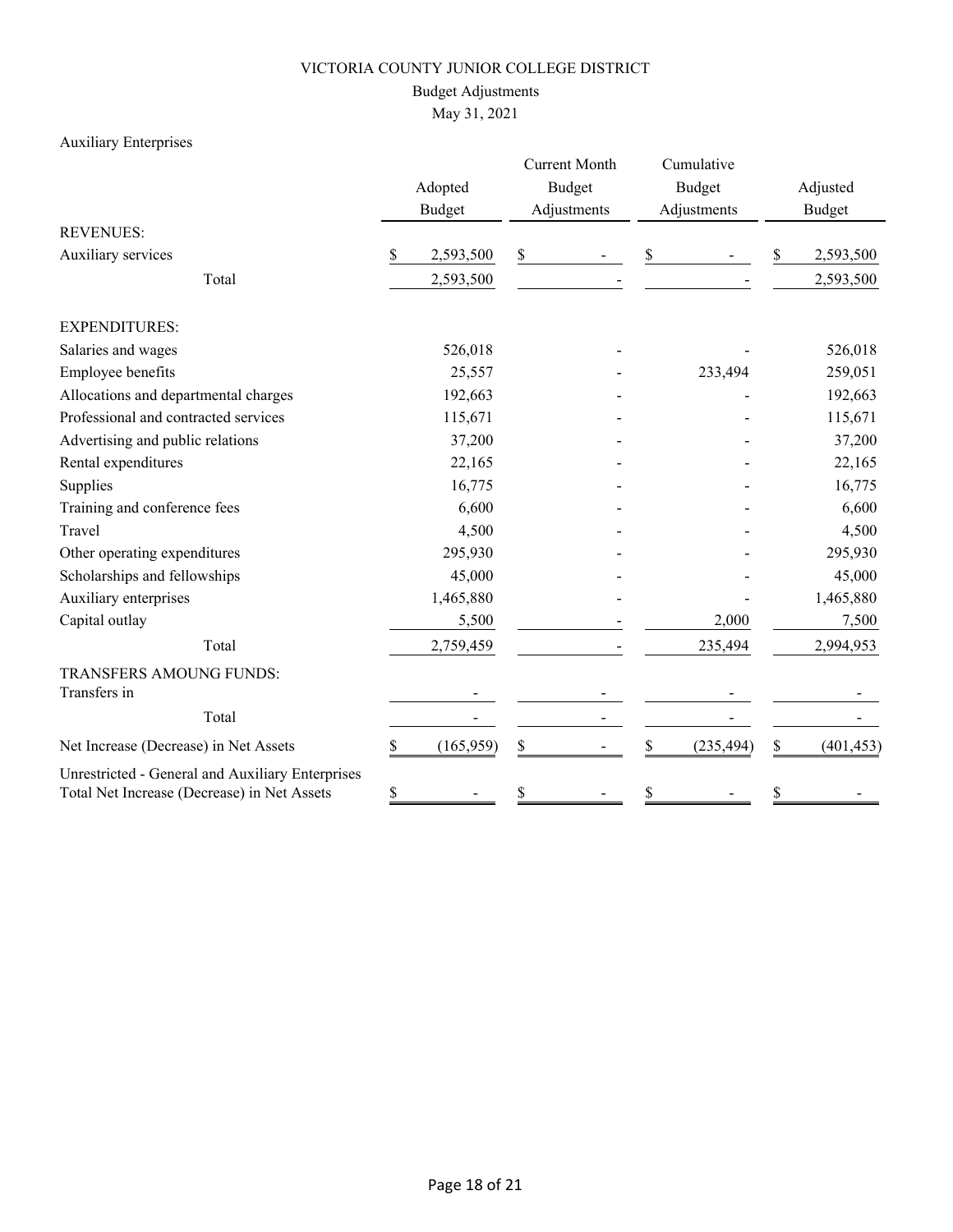#### VICTORIA COUNTY JUNIOR COLLEGE DISTRICT Gonzales Center Expansion May 31, 2021

#### **Resources**

|                                           | May 31, 2021 |                   |                 | Project-to-Date |                       |        |             |  |
|-------------------------------------------|--------------|-------------------|-----------------|-----------------|-----------------------|--------|-------------|--|
| Gifts & Grants                            |              |                   | P               | 1,115.54        |                       |        |             |  |
| <b>Interest From Investments - Grants</b> |              | 1.23              |                 | 38.75           |                       |        |             |  |
| <b>Total Resources</b>                    |              | 1.23              | S               | 1,154.29        |                       |        |             |  |
|                                           |              | Resources Applied |                 |                 |                       |        |             |  |
|                                           |              |                   |                 |                 |                       |        | Balance     |  |
|                                           | May 31, 2021 |                   | Project-to-Date |                 | <b>Total Contract</b> |        | On Contract |  |
| Gonzales Center Expansion                 |              |                   |                 |                 |                       |        |             |  |
| Postage                                   | \$           |                   | \$              | 0.50            | \$                    | 0.50   | S           |  |
| Supplies                                  |              |                   |                 | 220.00          |                       | 220.00 |             |  |
|                                           |              |                   |                 | 220.50          | S                     | 220.50 | S           |  |
| Net Resources Available                   |              |                   |                 | 933.79          |                       |        |             |  |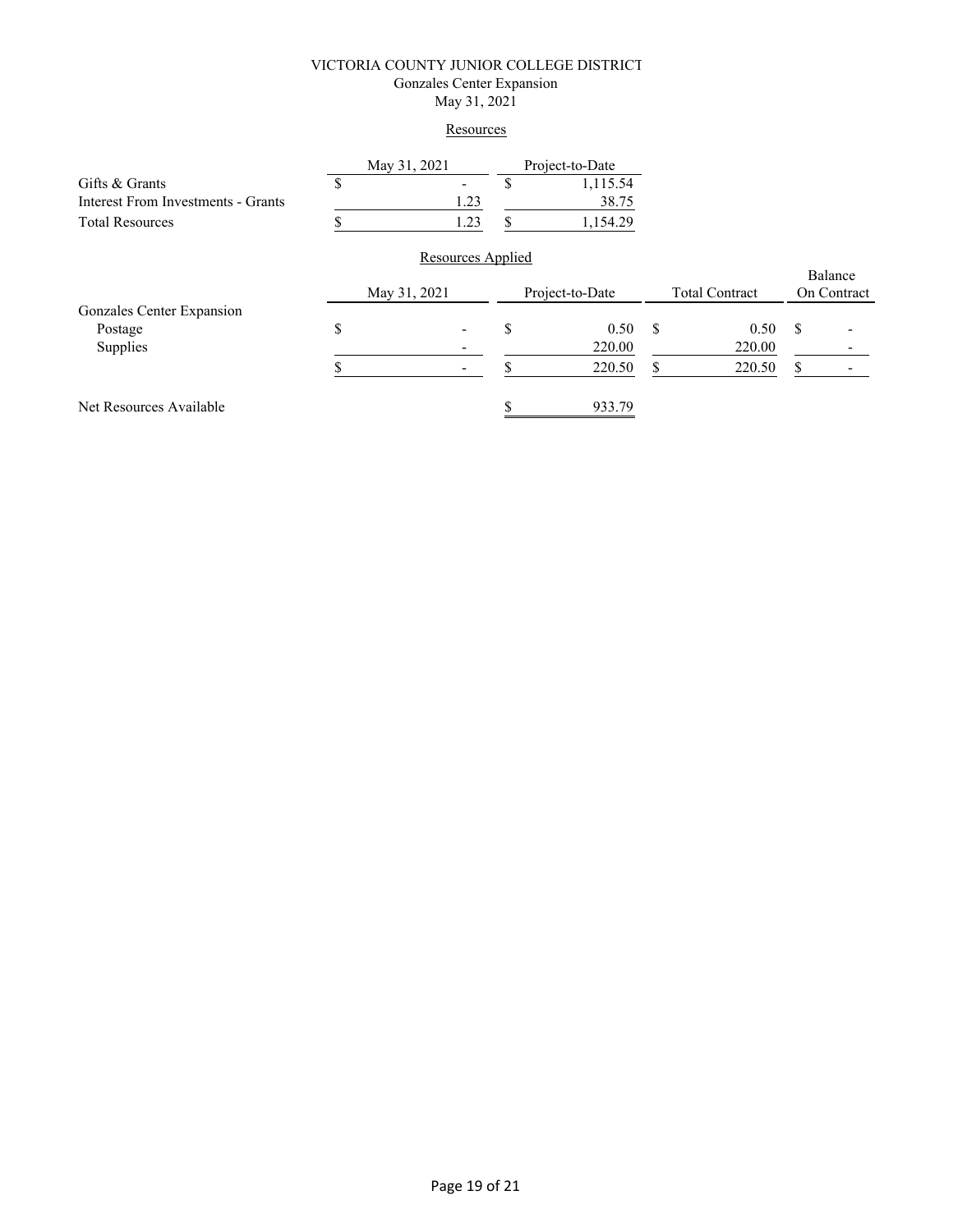#### VICTORIA COUNTY JUNIOR COLLEGE DISTRICT Projects Fund

# May 31, 2021

## **Resources**

|                                                                                                      |             | May 31, 2021 |               | Project-to-Date |
|------------------------------------------------------------------------------------------------------|-------------|--------------|---------------|-----------------|
| Gifts & Grants                                                                                       | $\mathbf S$ |              | <sup>\$</sup> | 898,092.64      |
| Interest From Investments - Gifts &<br>Grants                                                        |             | 1,014.72     |               | 29,404.99       |
| Gifts & Grants - Designated for<br>Comprehensive Student Center                                      |             | 6,000,000.00 |               | 6,000,000.00    |
| Interest - Gifts & Grants Designated for<br>Comprehensive Student Center                             |             | 7,933.98     |               | 35,256.81       |
| Transfer In - Designated for<br>Comprehensive Student Center                                         |             |              |               | 1,092,987.00    |
| Interest - Designated Funds for<br>Comprehensive Student Center                                      |             | 857.55       |               | 38, 315. 28     |
| Transfer In - Designated for Wood<br>Building (Matching Funds)                                       |             |              |               | 950,000.00      |
| Interest - Designated Funds for Wood<br>Building                                                     |             | 1,015.95     |               | 35,545.21       |
| Transfer In - Designated for Facilities<br>Master Plan<br>Interest - Designated Funds for Facilities |             |              |               | 884,000.00      |
| Master Plan                                                                                          |             | 880.42       |               | 10,947.89       |
| <b>Total Resources</b>                                                                               | \$          | 6,011,702.62 | \$            | 9,974,549.82    |

### Resources Applied

|                                                                         |              | <i>resources rippness</i> |                 |                      |                       |                      |                        |  |
|-------------------------------------------------------------------------|--------------|---------------------------|-----------------|----------------------|-----------------------|----------------------|------------------------|--|
|                                                                         | May 31, 2021 |                           | Project-to-Date |                      | <b>Total Contract</b> |                      | Balance<br>On Contract |  |
| Comprehensive Student Center<br>Postage<br>Architect & Engineering Fees | \$           | 0.51                      | \$              | 0.51<br>444, 468. 73 | \$                    | 0.51<br>444, 468. 73 | \$                     |  |
| Comprehensive Student Center                                            | S            | 0.51                      | \$              | 444,469.24           | \$                    | 444,469.24           | \$                     |  |
| Fine Arts Renovation                                                    | \$           |                           | \$              |                      | \$                    |                      | \$                     |  |
| Museum Expansion                                                        |              |                           |                 |                      |                       |                      |                        |  |
| Architect & Engineering Fees                                            | \$           |                           | \$              | 127.50               | \$                    | 127.50               | \$                     |  |
| Museum Expansion                                                        | \$           |                           | \$              | 127.50               | \$                    | 127.50               | \$                     |  |
| Welder Center Annex                                                     |              |                           |                 |                      |                       |                      |                        |  |
| Architect & Engineering Fees                                            | S            |                           | \$              | 7,250.80             | \$                    | 7,250.80             | \$                     |  |
| <b>Welder Center Annex</b>                                              | \$           |                           | \$              | 7,250.80             | \$                    | 7,250.80             | \$                     |  |
| Wood Building Renovation                                                |              |                           |                 |                      |                       |                      |                        |  |
| Postage                                                                 | \$           | 48.57                     | \$              | 48.57                | \$                    | 48.57                | \$                     |  |
| Legal Fees                                                              |              |                           |                 | 9.40                 |                       | 9.40                 |                        |  |
| Supplies                                                                |              | 2,124.00                  |                 | 3,014.52             |                       | 3,014.52             |                        |  |
| Architect & Engineering Fees                                            |              |                           |                 | 118,545.91           |                       | 118,545.91           |                        |  |
| <b>Consulting Services</b>                                              |              |                           |                 | 1,921.08             |                       | 1,921.08             |                        |  |
| Equipment $\leq$ \$5,000 Unit Cost                                      |              | 15,329.00                 |                 | 58,160.48            |                       | 58,160.48            |                        |  |
| Wood Building Renovation                                                | \$           | 17,501.57                 | \$              | 181,699.96           | \$                    | 181,699.96           | \$                     |  |